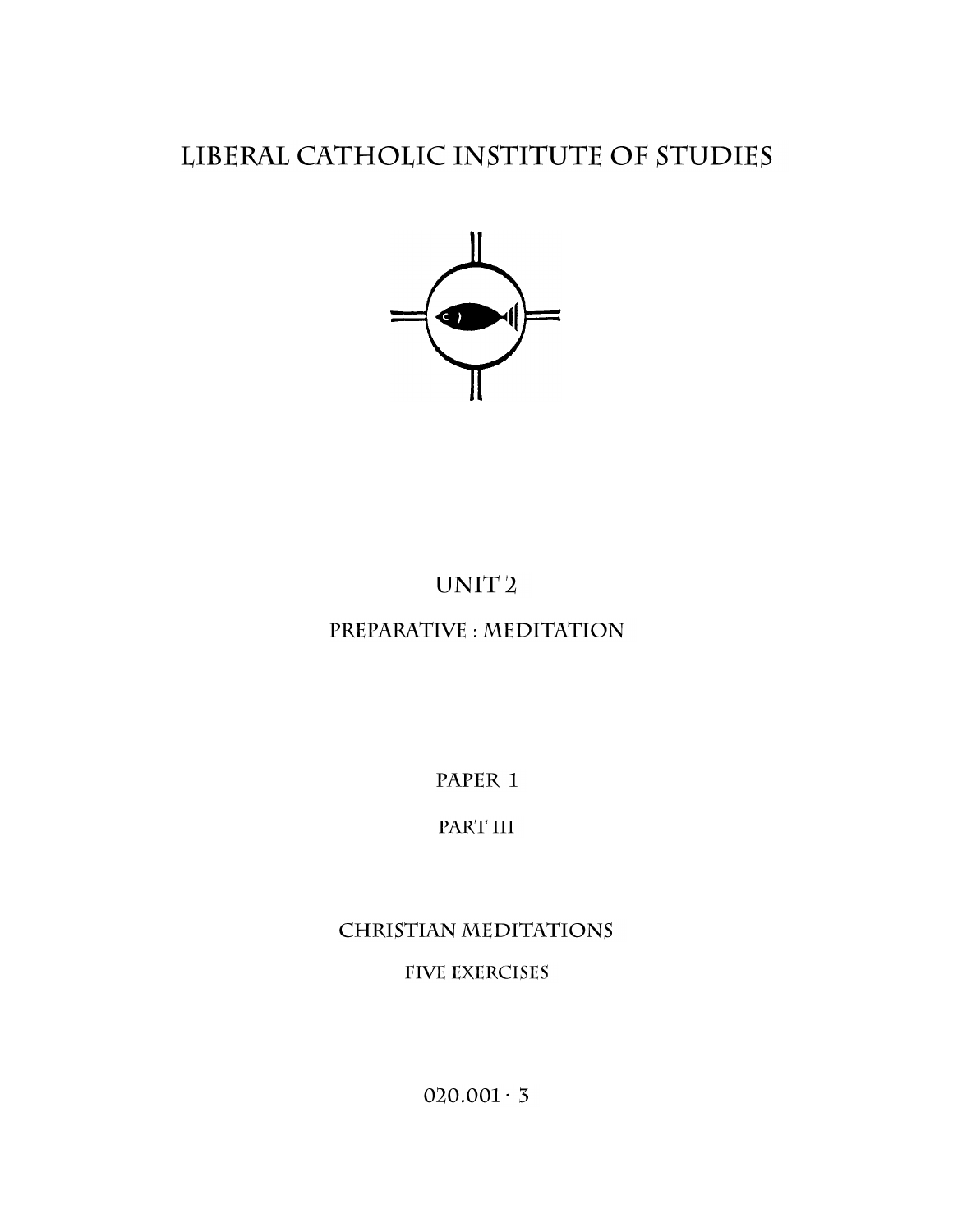#### THEORY AND PRACTICE OF MEDITATION Liberal Catholic Institute of Studies

#### $\mathbf{1}$ . **SILENCE**

*"But thou, when thou prayest, enter into thy closet, and when thou hast shut thy door, pray to thy Father which is in secret; and thy Father which seeth in secret shall reward thee openly."* (St. Matthew 6:6)

A seed in the womb of mother earth lies in silence absorbing nourishment and other natural blessings until it, expanded, bursts forth into blossom. The Christ Child, nurtured in the bosom of quiet contemplation, awaits patiently its appointed hour of awakening. Silence, the great-unseen power, the miracle of life, works upon our character with strange contrast. At times it overwhelms us with its oppressive stillness, and again it falls upon our heart as a shower of refreshing raindrops on a sultry summer day. How often silence acts as a tonic, invigorating and revving our dull mood. Then, at other times, its effect upon us is like that of a narcotic, putting our life"s energies into a state of morbid sleep…

All great forces of nature work in contrast.

In our world of Religion and philosophy the practice of silence plays a most vital part. It creates an atmosphere and enables you, the seeker, to find access to an inner sanctuary entirely hidden from the restless and turbulent material world. Whenever we are listening to fine music, if someone speaks or makes a noise, we are distracted, and jarred by it, and often we lose the subtle beauty of the music. Similarly, in spiritual study, if our attention is diverted we receive little or no benefit. This is the reason why the idea of complete silence before spiritual study was and is strongly advocated by many great schools of thought. We can easily see its technical reason, how it aids us in the act of concentration, but its more profound significance is in the unfoldment of our higher nature. We can never hear the language of the soul if our ears are filled with the loud noises of the world.

Even in secular education the necessity of silence is recognised. Unless the mind is receptive, any amount of time expended in study is of very little avail. It is interesting to note how the Montessori system of education advocates this idea.

The aim of silence is not to free our mind from thought and assume a state of emptiness and passivity. On the contrary, silence becomes a definite factor for our efficient and concentrated thought. Silence means coordination of our body, our mind, and all our faculties to such an extent that every particle moves in one rhythm. In this state all our aspirations and ideals work in harmony, so much so that there is no friction. You can verify this in connection with machinery; that, which voids friction most, makes the least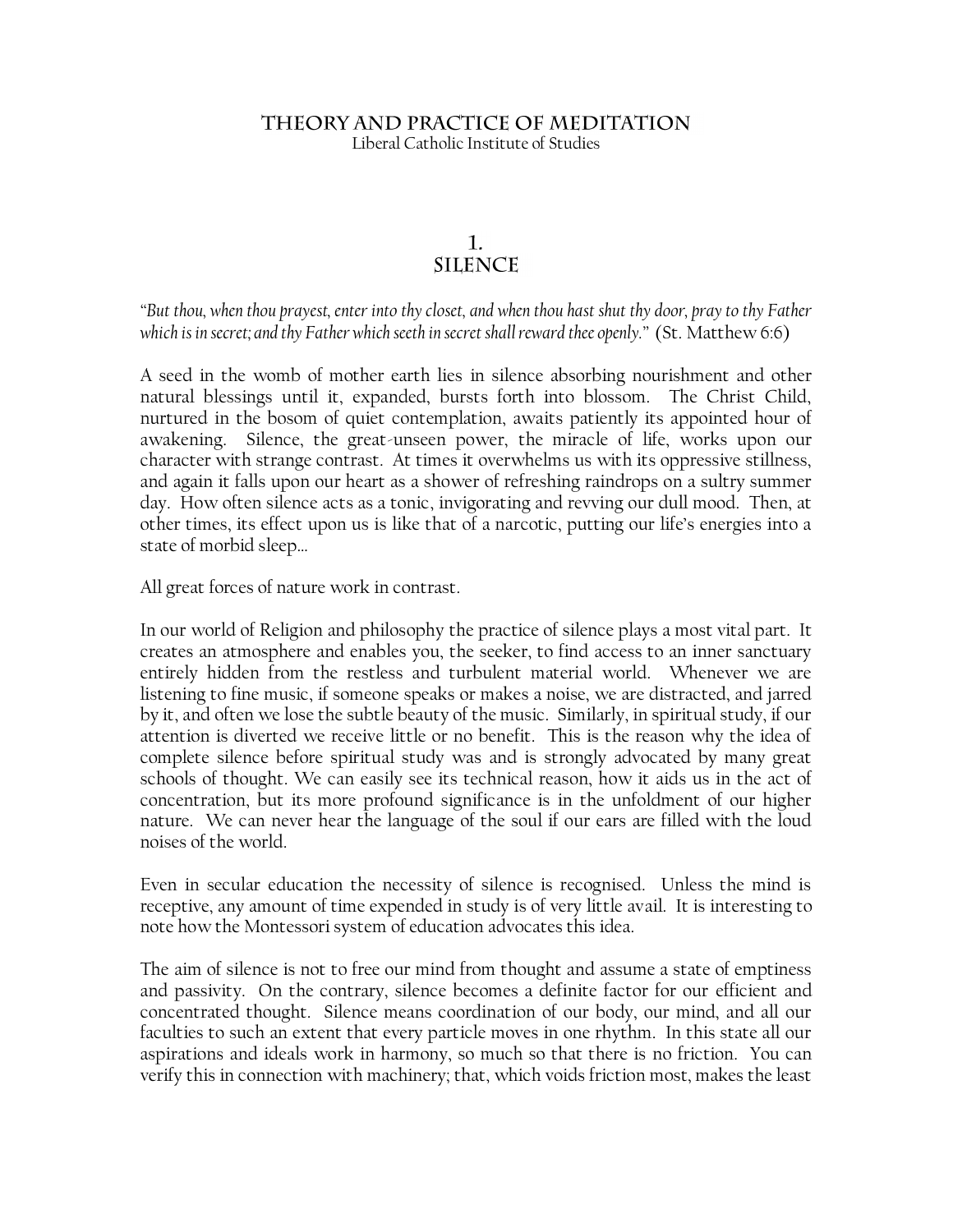noise and endures the longest. In our world of life and all forms of activity, we find this to be true. The life that moves without in harmony and friction is the most efficient life.

A person whose mind is well ordered and whose system is well organised always finds something of interest within. He, or she, does not offer a personal opinion to others because h, or she, has found something within. He, or she, has become quiet, and through his, or her, balance of mind and attitude is always discovering an inner interest. No one can study successfully unless there is that power of concentration and coordination, and this power cannot be achieved unless we come to an attitude of silence. A silent being is a very restful being. Even in a household we find that a person who is calm, composed and thoughtful radiates a powerful influence.

One of the most interesting phenomena that takes place in connection with the practice of silence is, that the mind evolves creative genius. For instance, when a person who is used to intense activity and outer diversion is confronted suddenly with his own inner resources, if he is not thwarted by it, his, of her, mind will have a peculiar reaction and he, or she, will discover an inherent reserve and originality. In our previous papers we have invited your attention to the necessity of focus on a single objective and nothing is more efficacious towards this end than the practice of silence. Gradually we realise that the deeper part of our nature can only become known to us in waking consciousness when our outer being is still. We frequently misunderstand people who retire from crowds, who are not constantly active, we may even imagine that their lives are less useful because they are not forever engaged in outer occupation – but, we can never measure the good that radiates from a calm and contemplative spirit until we have experienced it ourselves.

What is meant by "silence" is not getting away from the crowd; it is not breaking away from the noisy part of life. It requires something more than running away from people. You may enter the forest's untravelled depths and yet you may find no quiet if your mind is noisy, if your own attitude is distracted or if you have not harmony within your own personality. There are disappointments and unexpected happenings, but in spite of all these upheavals we can carry ourselves safely and with poise if we have acquired the silent attitude of mind and habit. You may believe intellectually that it is a wrong thing to be angry, it is wrong to be impatient, wrong to speak harshly; but the words come unexpectedly, and before you realise it you have spoken unkindly. But, you CAN order your mind in such rhythm and connect your life with higher forces to such and extent that these things will never happen again.

The great secret of success is that we work with our whole being, are fully aware, and we cannot do this without being absolutely still and concentrated. These are simple facts of life, but not easy to accomplish. Especially, you cannot expect somebody else to do it for you. The words you read here will remain merely…words unless you bring into practice that which you understand. Even the greatest mind cannot think for another; another mind and another brain cannot think out our problems because it is not aware of our unique situation. We cannot give a true picture to anyone no matter how we may try; but, there is a way of finding your own solution, and that is by learning to enter within our own depth.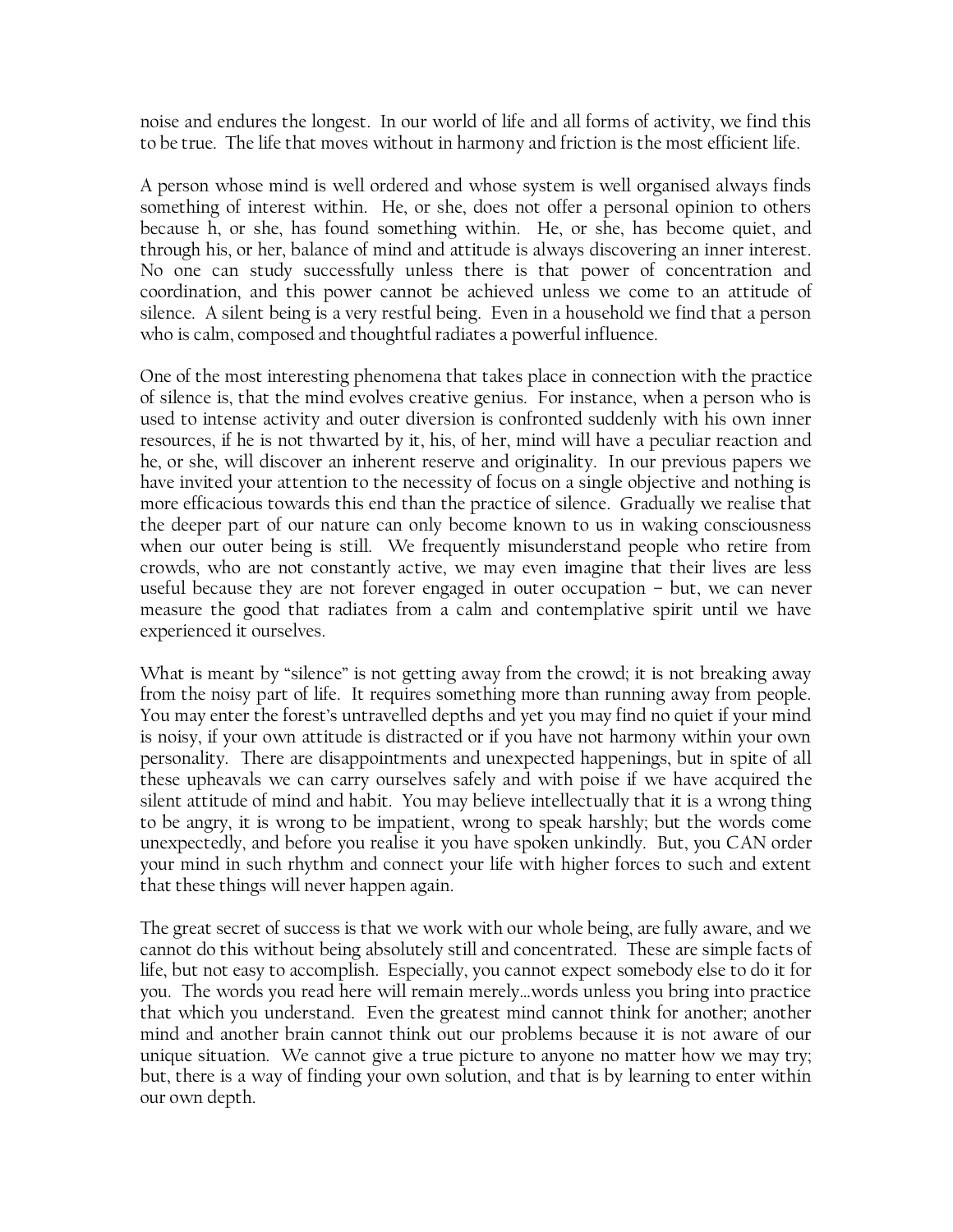The very fact that you have enrolled in this course gives witness that you are aware of a great ideal: that of human progress and perfection. You decide that you must know more about it, and that you want to assist in that great Plan that God has for humanity. And so you are counselled to think, reflect and to meditate, to go into the very depth of your being from where alone comes fruition. This does not come to anyone in haste, to the person who wants everything at once. For there are no shortcuts. Only the things we acquire by long, steadfast, devoted effort are the things that last and bring into our life the great richness we can share with others. Therefore, be patient with yourself. You may recognise many defects in your nature, but no matter how many blemishes we become aware of, how much disorder, it can all be removed, it will all be transformed. Go on working – silently. If you are willing to wait, that very attitude enables you to overcome seemingly insurmountable difficulties. Become impatient: You will lose the opportunity…Silence and patience go together. Silence has a wonderful creative power.

Therefore, if you have not done so already, form the habit of devoting a certain time to silent relaxation of the personality, focussing on a high ideal or thought of your choice; it will have a very definite beneficial effect upon both pour physical and moral being. When, in the course of our daily round of duties we find ourselves growing physically tired or mentally tense, if we can take an attitude of relaxation and coordinate our thoughts, discarding all feelings of vexation and unrest, we shall feel restored and refreshed.

There are delicate things in our lives, most potent and most vibrant, which we fail to perceive because of the personal noise we generate, by which we are distracted. But in that time of silent coordination, when all our faculties are in perfect tune, we shall realise that we are part of the cosmic Being. It is in this time set aside for your meditation that you find the fullness of your life, for then your life becomes known to you as being united with the Great Life, and our personal mind a channel through which to touch the Divine Mind. And at such moments, when the finite and Infinite are so co-mingled, does our mind reflect Truth in speechless Silence and unspoken wonder.

What sleep does for our body and nervous system; silence does for our mind and soul. All discordant conditions in our life are greatly due to our lack of coordination of both physical and mental forces. The practice of physical silence restores our body and sense organs. The practice of mental silence refreshes our mind and quickens all our inner faculties. As only still waters reflect the perfect image, so only on the surface of the silent heart do we receive the unbroken image of Truth. When we begin to live the spiritual life, trying to practice the precept of "living in the world but not being of the world" we must cease to judge from the surface.

All differences are to be found only on the surface, on the periphery of our being, and one who lives constantly on the surface cannot see the connecting link between man and man, between one soul and another, or the perfect Oneness of Spirit; but when we have learned to focus on the Centre of Being, we see the unity everywhere. Our whole being becomes centred in God, so that, whether we speak or do not speak, we express the thought of God in accordance with our several abilities. Knowing that the Infinite can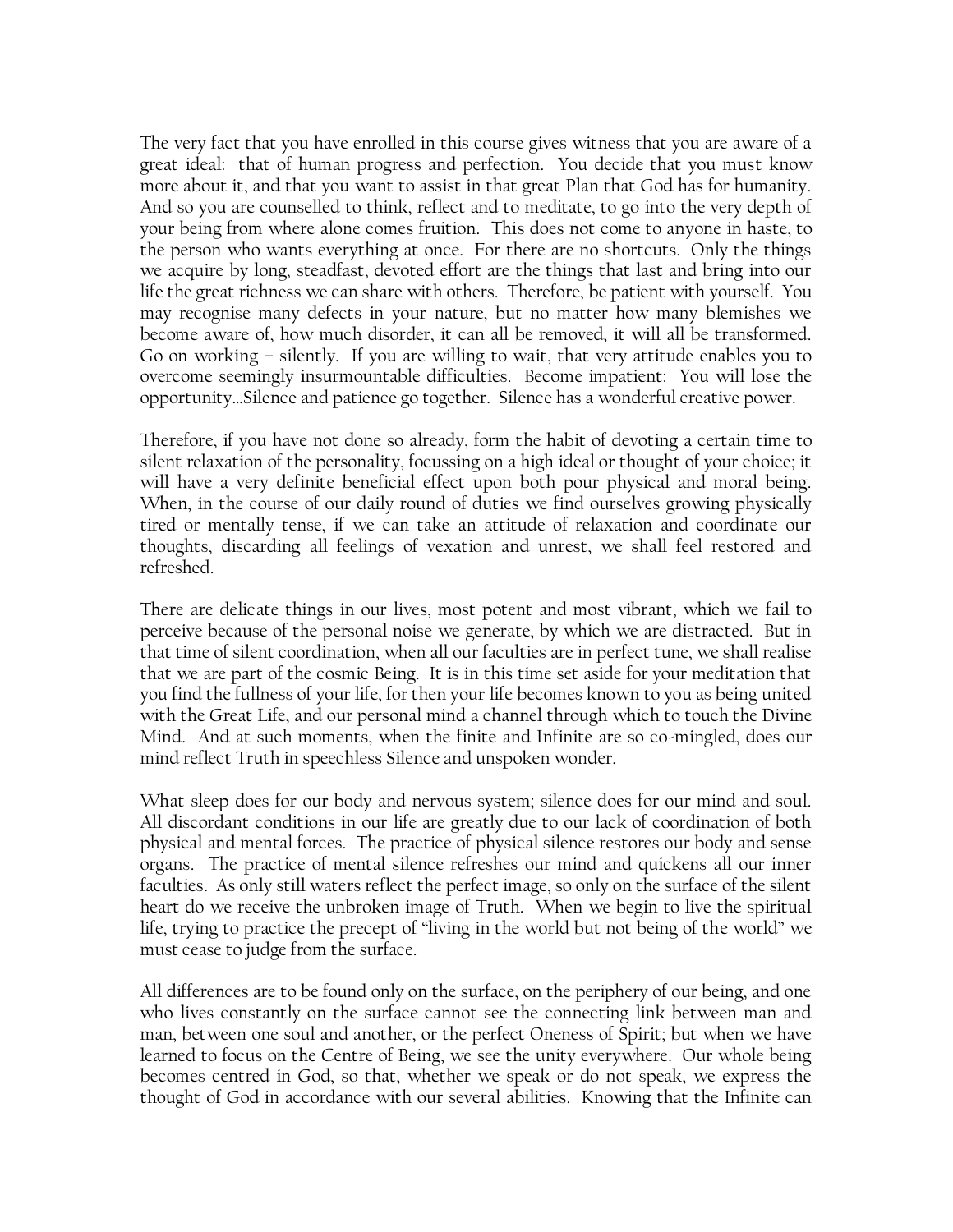never find full expression in finite words, it is realised that the glory of God is beyond mind and speech.

#### TO PONDER UPON:

This figure represents a number of concentric glass globes illuminated by a central light. The smallest globe, which is translucent contains on its surface a number of very small holes or circles that are transparent and allow the light from the centre to pass through the surface of the globe in the form of 'pencils', which produce their corresponding patches of light on all the globes. Now, the point to note in this diagram is, that, within the innermost globe the light emanating from the centre is one, and the same light when it goes from the innermost globe is broken up into a number of separate "pencils" of light. The breaking up of the one light into many lights is produced by the mechanism of the innermost globe. In fact it is possible not only to break up the one light into many lights but also to impart to the different "pencils" of light the character of individual uniqueness by changing the shape and size of the holes in the innermost globe.

#### (INSERT DIAGRAM)

This figure illustrates to some extent how the same Reality can appear as one undivided consciousness or as an innumerable number of separate units of consciousness, which are essentially of the same nature but have different external expressions. Which particular view of Reality will appear valid will depend upon the point from which it is seen. Jesus, the Christ: The Son of Man; the Second Person of the Trinity. Mary, Mother of Jesus, Mary, Our Heavenly Mother, the Face of the Deep.

#### $2.$ "WHOSE IS THIS IMAGE AND INSCRIPTION?"

#### St. Matthew 22: 20

This question is suggestive of the deeper meaning of public worship in general and is especially brought out in the long form of the Holy Eucharist, and that is the recognition that the material universe is the visible thought of God. That Creative Intelligence, exercising volition, that Parent Mind, has impressed His image and inscription upon all that is. Everything in the physical world is what it is by reason of a mind-form that relates it to the Universal Mind, and the Universal Mind is that Divine activity, which St. John calls the Word, the LOGOS, the Originator in creative activity. "Through every grass blade," says Carlyle, "the glory of the present God still beams". And thus all we see manifest in nature deserves our reverent mental recognition of the intense nearness of God.

So – our first thought of the day should be that the world is rules by Mind – and not by matter, that "there is a soul in all things, and that soul is God", that in the true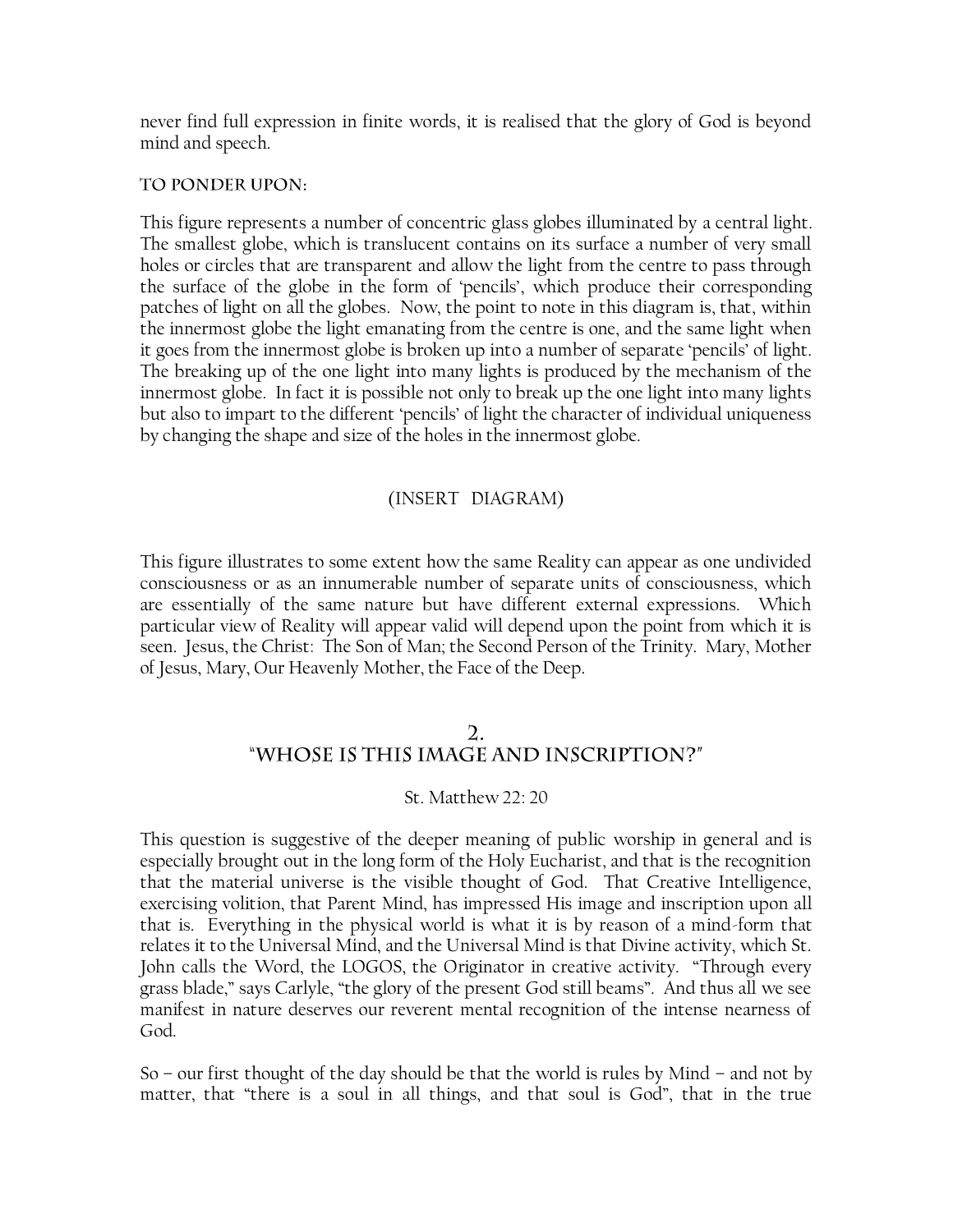philosophy of Creation every atom, every germ, has within it a principle, a Life, a Purpose, a degree of consciousness appropriate to its position in the scheme of things, or, as we call it, the Great Plan. That consciousness differs in magnitude and its different manifestations; higher in the insect than in the vegetable, higher in the animal than in the insect, and occasionally we find in the animal a shrewdness that implies observation and close reasoning. Here is an extreme example:

There is in Christchurch, Hampshire, England, a unique museum of birds where a collection of every forty eggs placed by cuckoos in nests of other birds gives us something to thin about. It is well known that the cuckoo makes no nest of its own, so – in order to deceive the bird amongst whose eggs the cuckoo intends to place its own egg, the cuckoo causes the egg it is about to lay to assume the colour and markings of the eggs of the small bird who is to be the foster-mother. That collection contains over forty cuckoos" eggs, each one coloured to imitate the natural egg of the bird whose nest the cuckoo had commandeered. This had been done with extraordinary accuracy, from the bright blue of the hedge-sparrow"s egg to the dull olive of the nightingale"s egg, and even the peculiar markings, likes notes of music, of the yellow-hammer"s egg, had been imitated.

Consider the extraordinary mental power applied. The cuckoo has first to "decide" which nest she will lay under contribution. She has then to "study" the colouring of the eggs in that nest; then, with some amazing exercise of the creative power of thought, she causes her unlaid egg to assume that colour. She then lays it on the ground, and carrying it in her beak, carefully places it amongst the eggs of the little foster-mother. What an intense, ever-present reality is the Infinite Mind…! What a glorious thought it is that the Eternal Purpose is everywhere.

When the heart is discouraged and the hands weary, how sustaining is it to know that there is no chance, no mere machinery – everywhere is purpose, intelligence, evolution, love!

Obviously, the operation of the Originating Mind in all is that it differs in quality of selfrealisation in proportion to the receptive capacity of the matter in which it is immanent. Please read this sentence over and over again until the reality of it touches YOU. It is not sufficient to intellectually affirm the immanence of God in a blade of grass, but it is for you to carry the thought higher and higher, and not to rest until you have realised that Divine immanence in a far more intense degree in yourself.

Man is the crown of Creation, and when the Lord took the coin in his hand and asked the question "Whose is this image and inscription?" He was stimulating thinkers to consider man"s unique place in the cosmic order, and man"s true relationship to the universal Originating Spirit; and when you have really found that, you are well on your way to the awareness of understanding and realisation.

These Pharisees in the bible story (have you read the quotation by now?) were not ignorant. Some of them were Essenes, some Therapeuts, some that we consider Mystics; and when the Lord asked "Whose is this image?" some thinkers among them would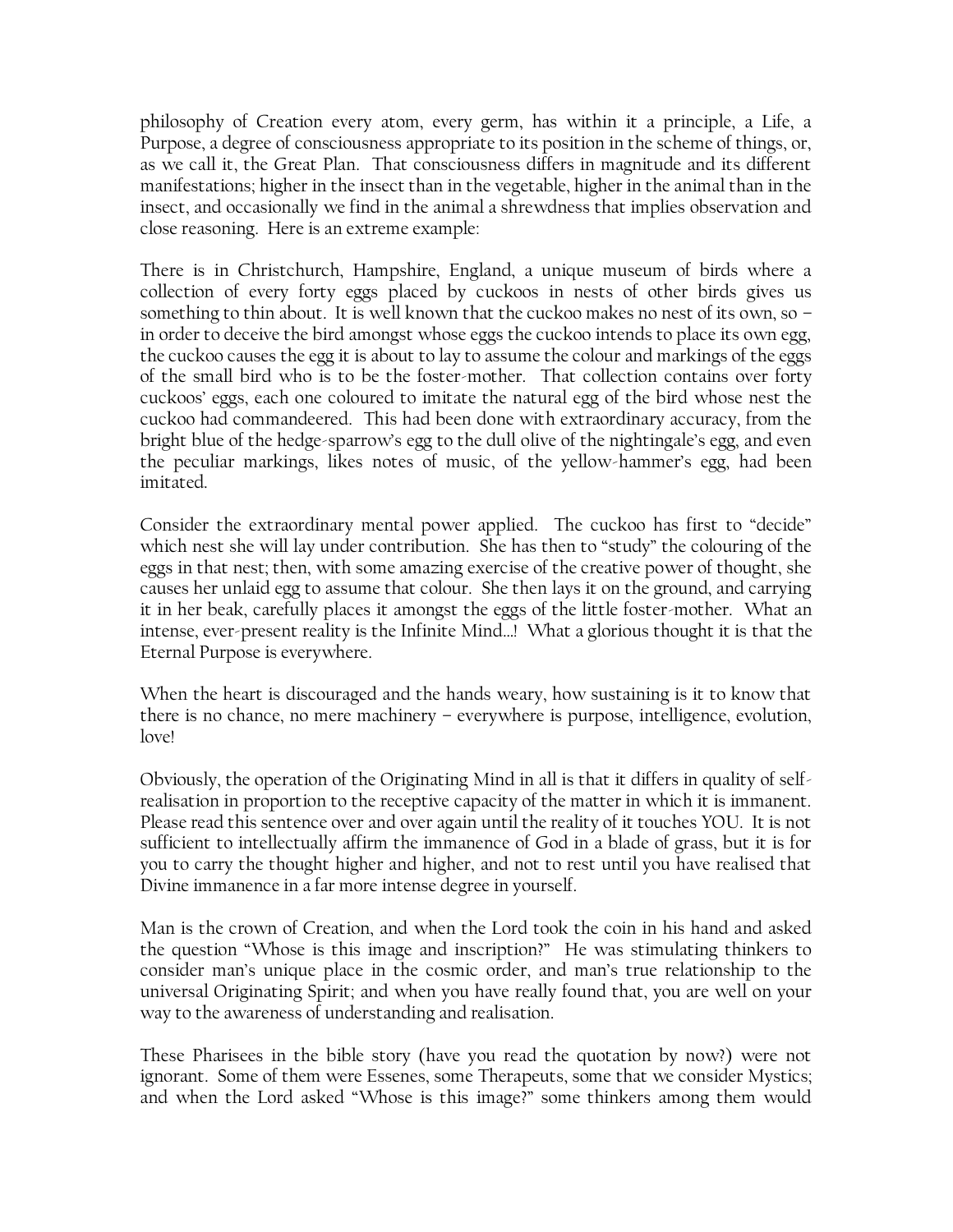recall the profound declaration of human origin in the Book of Genesis: "So God crated Man in His own Image, in the image of God created He him". They must have sensed that the question was an invitation for a thought-excursion – which it is, even today. It is a key to the transcendent truth of the elemental inseverability of the Divine and Man. It is an appeal to a divine FACT in man; it is reiteration of His statement "the Kingdom of heaven is within you" – a re-affirmation of the Truth that nothing can ever really change the central current of man"s purpose, a Truth that regenerates man"s lower nature, gives us the clear recognition of our dignity, our responsibility, our potential, as a vehicle for the manifestation of God. If they brought to Jesus Christ some degraded specimen of humanity (and they virtually did this when they brought Him the woman taken in adultery), thee could have been but one reply – "In the image of God created he him"; and that which God has once impressed with His image, though that image may be defaced and overlaid, is His forever, and the impress can never be obliterated. Remember Tennyson"s world:

*"For good ye are and bad, and like to coins, Some true, some light, but every one of you Stamped with the image of the King".*

STAMPED WITH THE IMAGE OF THE KING…the thought touches human life at many points, mystical, personal, practical. The mystical lesson from the human coin stamped with the Divine Image should to us be as a stimulus to spiritual growth. It is the transcendent twin-truth of the Eternal humanity in God, and the External divinity in man; that, inasmuch all that is must have pre-existed, as a first principle, in the Mind of the Infinite Originator, and as the highest of all that is, so far as we at present can perceive, in Man is his attainment of Son of God ("Be ye perfect even as your Father who is in Heaven is perfect"), and that archetype must be in the hidden nature of the Infinite Mind.

Therefore, you, however buried and stifled for educative purposes in the "corruptible body", are in your inmost ego indestructible, and inseverably linked to the Father of Spirits, and now this: Man is to God a vehicle of Self-Manifestation. "The Heavens declare the glory of God, and the firmament showeth His handiwork" – have you looked up to the clear evening sky lately? For only man – mortal mental, volitional – can declare the nature of the godhead and manifest the qualities of God. As God"s Power is revealed in the wheeling planets, God"s nature is revealed in Man, the Thinker, who has proceeded from the Godhead into matter, and this image and inscription of the Creator remains forever indelibly impressed upon our inmost EGO, and must work in us, and will work in us until it unites our conscious mind fully with the Divine.

Each one of us is a responsible life-centre in which God has expressed His nature – and for the purpose of Evolution we must emerge triumphant from resistance, as every flower, every grape, every grain of corn has emerged triumphant from the soil that held it. Man is a composite being, possessing an animal nature, a lower region of appetite, perception, imagination and tendency. But, to carry on the analogy used by our Lord, there is a reverse side to every coin. Don"t overdo this analogy, but when you are looking at one side you cannot see the other. Generally, on the reverse side there is some device representing a myth, or tradition, or national characteristic. On the reverse side of the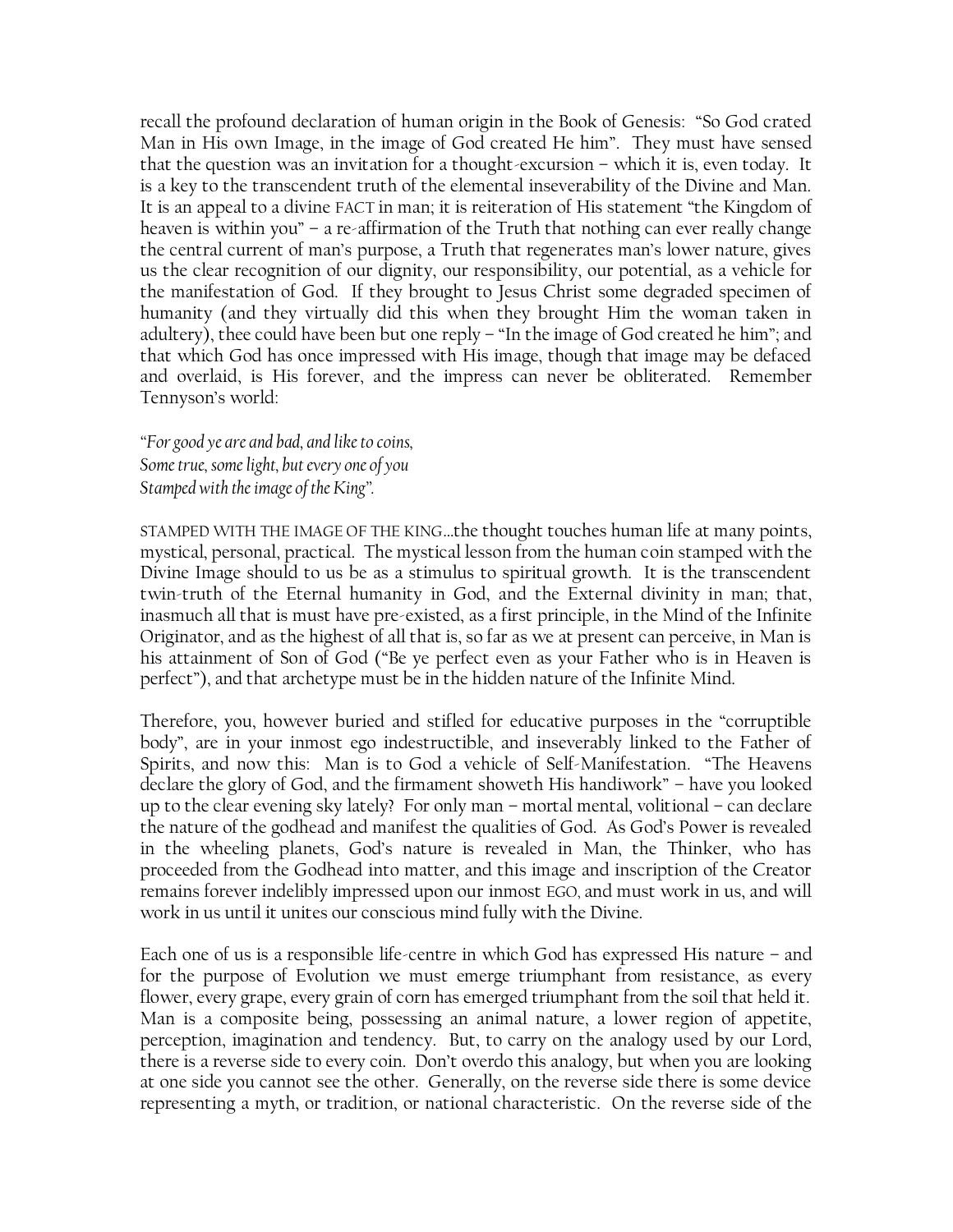denarius they brought to our Lord, was a representation of Mercury with the Caduceus. What does the caduceus represent to you as opposed to Caesar's image on the reverse... Let your mind wander into the process that made the coin what it is: the precipitation of the chemical constituents of gold in prehistoric times, when the planet was emerging from the fiery womb that bore it; the forcing of the metal into the cells of the quartz under incalculable pressure of the contracting, cooling globe; the ages upon ages of concealment in the depths of the earth; the smelting, the alloying; and, at last, the stamping with the image and superscription, or inscription of the reigning sovereign. And once stamped in the Mint it is an essential item in the economy of the country. It is legal tender – no one may refuse it in payment. At his peril does any man abuse it or steal it. The image and superscription gives it its dignity, its sphere of usefulness, even its name.

If we concentrate all our attention on the reverse side of the coin, if we persist in imagining that our animal nature is our real self, we forget that the King"s Image is on the other side. We can, at our present level of awareness, only see one side at a time, and while we gaze at the reverse side, and the other side is hidden, doubt, depression, pessimism, sense of separateness are the result…

What is the purpose of this paper? Well – the previous four papers really were complete in itself, inasmuch as, to quote St. Paul "If ye know all these things, happy are ye when ye do them" and if we would have succeeded to implement all directions, there would have been a TRANSFORMATION, which would make you a knower instead of a learner… Meanwhile, our efforts have met with its share of discomfort, discouragement and just plain laziness. Now hear this: those who have attained had the same problems, and by realisation that those problems were self-inflicted, they forced themselves to turn over, as it were, the coin that represented them; so, as St. Paul says "reckon yourself alive to god", forcibly detach your attention from the reverse side; think intensely into the other side. Say, "I am spirit, I am the Lord"s; His image is stamped on me, his Life is in me, His eternal purpose is my perfection, my true EGO is His Divine Life; Spirit in His own image and likeness, and although yet subject to the vanity of human birth and in the bondage of the attributes of the personality, I WILL ATTAIN to the conscious liberty of true being. This body is not I, not the real I".

This thought, or one of similar nature, becomes creative when persisted in and restores the equilibrium; it helps the at-one-ment (atonement) of the "two sides of the coin", the human and the Divine, making, as the Apostle says, "of the twin one new man".

Those who have by now not yet established a comfortable routine of daily meditation are offered exercises which, if you choose to take their challenge, should be done to the very core of your present ability to concentrate.

(a) Read Chapter 15 of the Gospel of St. John in its entirety, several times, then meditate upon: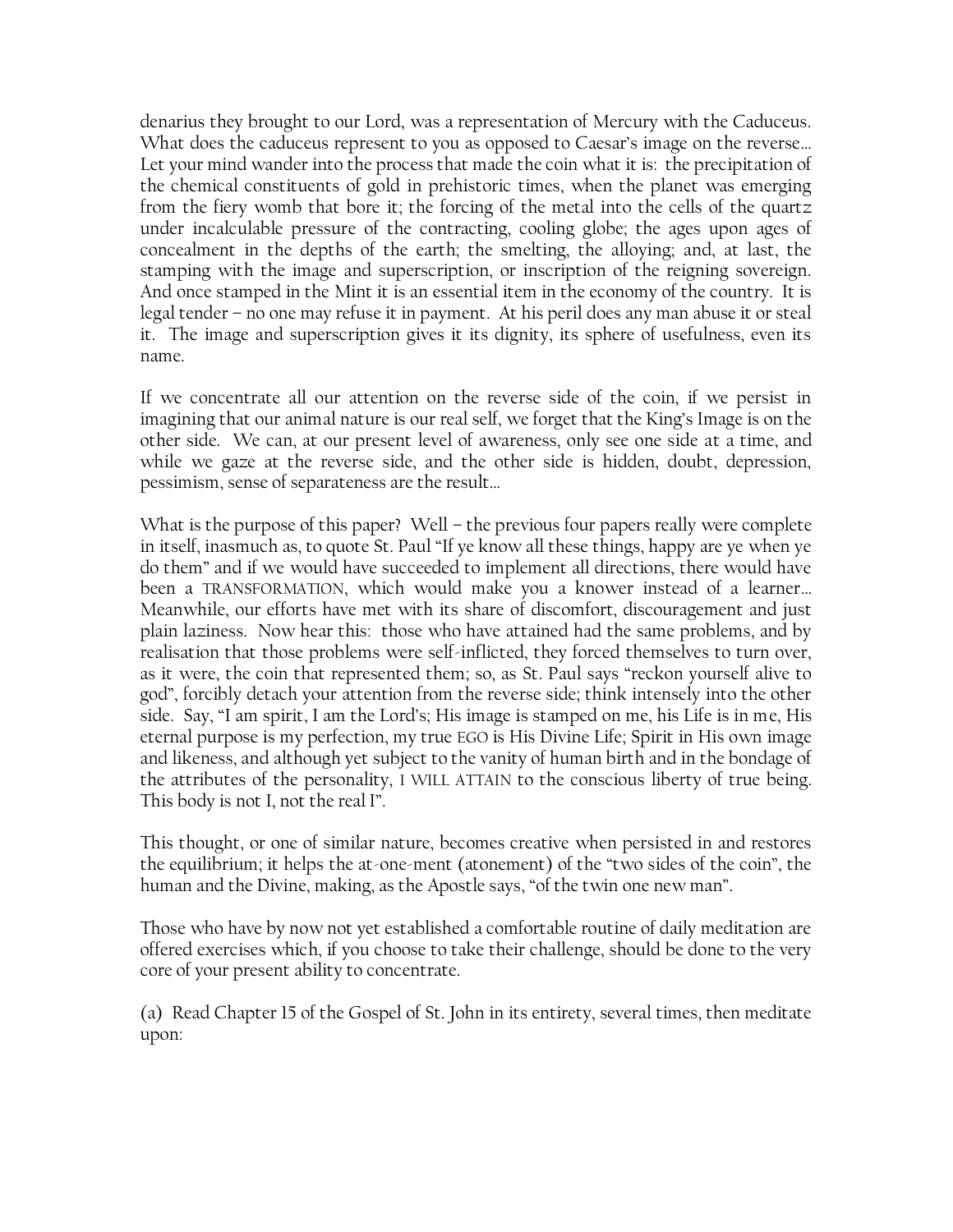*"I am the true vine and My Father is the husbandman and ye are the branches."* \*

*"Herein is My Father glorified that ye bear much fruit: so shall ye be my disciples."*

*"I shall no more drink of the fruit of the vine till the day I drink it new in my Father"s Kingdom."*

 $\overline{3}$ .

#### *For while all things were wrapped in peaceful silence and night was in the midst of its swift course…"* Wisdom of Solomon 18:14

Because the same One who is begotten and born of the Father without ceasing in eternity is born within time, in human nature, we celebrate Christmas. St. Augustine says that this birth is always happening. If it would not occur in us, how could it help humanity?

This, then, is the saying: *"While all things were wrapped in peaceful silence…a secret word leaped from heaven, out of the royal throne, to me".*

What is this silence and where is that word to be spoken? It is spoken in the soul's most exalted place, in the centre, in the essence of its being. The central silence is there, where no creature may enter, nor any idea, either of itself or of anything else.

Whatever the soul does, it does through agents. It understands by intelligence. If it remembers, it does so by means of memory. If it is to love, the will must be used – and thus it acts always through agents and not within its own essence. Its results are achieved through an intermediary. The power of sight can be effectuated only through the eyes, for otherwise the soul has no means of vision on the earthly plane. It is the same with the other senses. They are effectuated through intermediaries.

In BEING, however, there is no action and, therefore, there is none in the soul's essence. The soul's agents, by which it acts, are derived from the core of the soul. In that core is the central silence, the pure peace, and abode of the heavenly birth, the place for this event: this utterance of God"s Word. By nature the core of the soul is sensitive to nothing but the Divine Being, unmediated. Here the Father enters the soul with all he has and not in part. He enters the soul through its core and nothing may touch that core except God himself. No creature enters it, for creatures are akin to the soul's agents, from whence the soul harvests ideas, the essence of which are drawn into its core.

When the agents of the soul contact creatures, they take and make ideas and images of them and bear them into the self. It is by means of those ideas that the soul knows about external creatures. Nothing manifest can approach the soul from without except in this

 $\overline{a}$ \* "My Father is the field labourer" says the Greek test, thus the earth was the field prepared beforehand.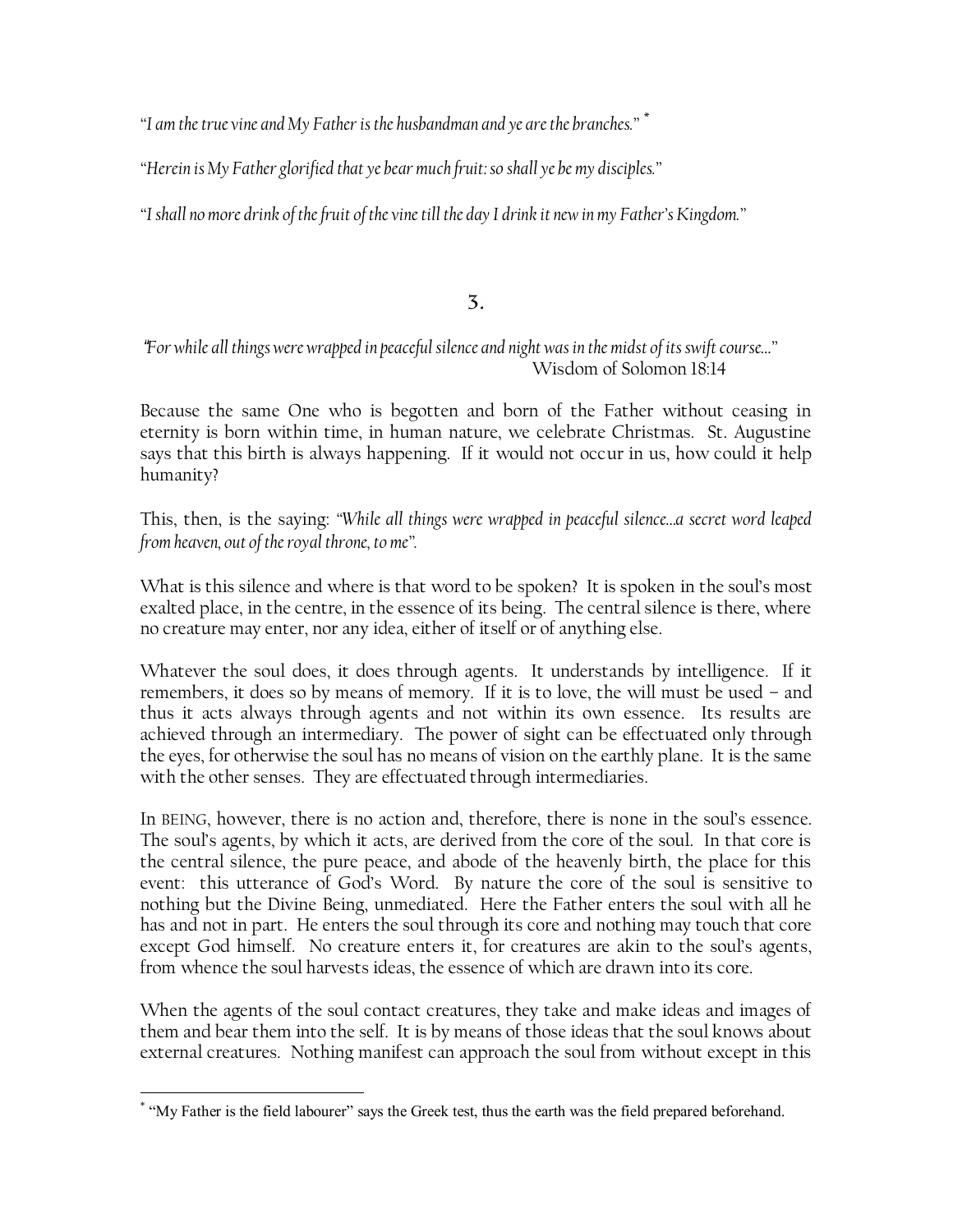way and the soul cannot reach what is manifest except it first conceives ideas and ideas are entities created by the soul"s agents. Be it a stone, or a rose, or a person, or whatever it is that is to be known, first an idea is taken and then absorbed (and – alas – distorted), and in this way the soul connects with the phenomenal world.

But an idea, so received, necessarily comes in from outside, through the senses. Thus the soul knows about everything but itself. It is said that the soul can neither conceive nor admit any idea of itself. Thus it knows about everything else but has no self-knowledge, for ideas always enter through the senses and therefore the soul has no ideas of itself. Of nothing does the soul know so little as it knows of itself, for lack of means. And that indicates that within itself the soul is free, innocent of all instrumentalities and ideas, and that is why God can unite with it, He, too being pure and without any idea or likeness.

It is the function and craft of the moon and sun to reflect and give light and they do it swiftly. When they emit their rays, all the ends of the world are filled with light in a moment. There are the angels who work with fewer instruments than man and also with fewer ideas. The highest seraph has only one. He comprehends as unity all that his inferiors in stature see as manifold. But God needs no idea at all, nor has He any. He acts in the soul without instrument, idea or likeness. He acts in the core of the soul, which no idea ever penetrated – but He alone – his own essence.

How does God beget his Son in the soul? As a creature might, with ideas and likenesses?

He begets Him in the soul just as He does in eternity, through the unity of the divine nature.

But, at our stage there is nothing to the soul but ideas… or?

No idea represents or signifies itself. It always points to something else, of which it is the symbol. And since we have no ideas except those abstracted from external things through the senses we have to go beyond the senses by stilling them.

What should we do to secure and deserve the occurrence and perfection of this birth in our soul? Should we cooperate by imagining and thinking about God, or should we keep quiet, be silent and at peace, so that God may speak and act through us? Should we do nothing until God does act? Only if we have so absorbed the essence of virtue that virtue emanates from us without trying to make it do so, and if the useful life and noble teachings of our Lord Jesus Christ are fully operative in us.

When all the agents (of the soul) are withdrawn from the action and ideation, then this Word is spoken. The more you can withdraw the agents of your soul and forget things and the ideas you have received hitherto, the nearer you are to (hearing this word) and the more sensitive to it you will be. If you could only become unconscious of everything accumulated al at once and ignore your own life, as St. Paul did when he would say: *"Whether in body or out of it, I cannot tell…".* His spirit had so far withdrawn all its agents that the body was forgotten. Neither memory not intellect functioned, nor the senses, nor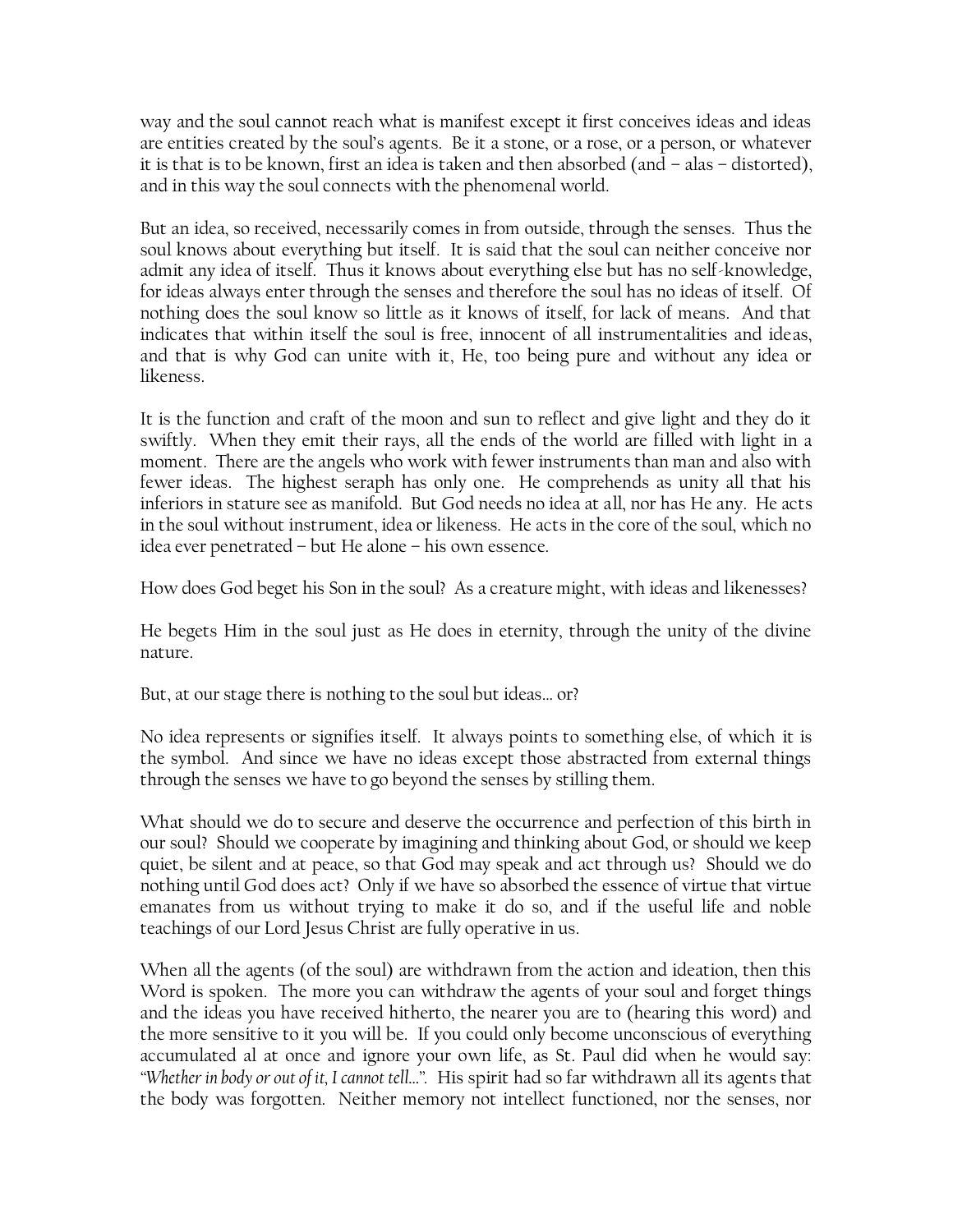any (of the soul"s) agents, which are supposed to direct or grace the body. The warmth and energy of the body was suspended and yet it did not fail during the three days in which he neither ate nor drank. It was also this way with Moses, when he fasted forty days on the mountain and was none the worst for it. A person should diminish being subject to the senses and introvert his faculties until forgetfulness of things and self is achieved. Say to the soul: *"Draw back from the unrest of external actions".*

The wise man said: *"In the middle of the night, while al things were wrapped up in silence, a secret word was spoken to me"*. It came stealthily, like a thief. What does he mean by a word that is secret or hidden? It is the nature of a word to reveal what is hidden. *"It opened and shone before me as if it were revealing something and made me conscious of God, and thus it was called a "word". Furthermore it was not clear to me what it was, because it came with stealth like a whisper trying to explain itself through the stillness".*

St. Paul tells us that once he was conscious of what he calls the third heaven of the knowledge of God and saw everything. When he returned to the body he had forgotten nothing, but it had so regressed into the core of his soul that he could not cal it to mind. Thus he pursued it within (the soul) and not without. It is always within and never outside, yea always inward. And thus he said: *"I am persuaded that neither death…nor any affliction can separate me from what I find within me".* (Romans 8:38,39)

St. Augustine witnesses: *"I am aware of something in myself, like a light dancing before my soul, and if it could be brought out with perfect steadiness, it would surely be life eternal. It hides, and then again, it shows. It comes like a thief, as if it would steal everything from the soul. But since it shows itself and draws attention, it must want to allure the soul and make the soul follow it, to rob the soul of self".* This is also what the Lord Christ meant, when he is to have said: *"Whosoever shall forsake anything for my sake, shall receive again a hundred-fold and whosoever will have me, must deny himself of everything and whosoever will serve me must follow me and not seek his own".*

St. John says: *"The light shone in the darkness…it entered unto its own. And to as many as received it, to them power was given to become the Sons of God".*

See now the profit and fruit of the silence, of the secret word and this darkness, for you, too, are born there and to you this power is a heritage.

By 'robbing yourself of self and all externalities' you are becoming worthy partakers of Truth.

There never was a struggle or a battle that required greater effort than that in which a person forgets or denies the personality… but:

No person in this life may reach the point at which he can be excused from outward service. Even if he is given a life of meditation and contemplation, still he cannot refrain from going out and taking an active part of life. Even as a person who has nothing at all may still not be generous because he gives nothing; so – no one may have virtues without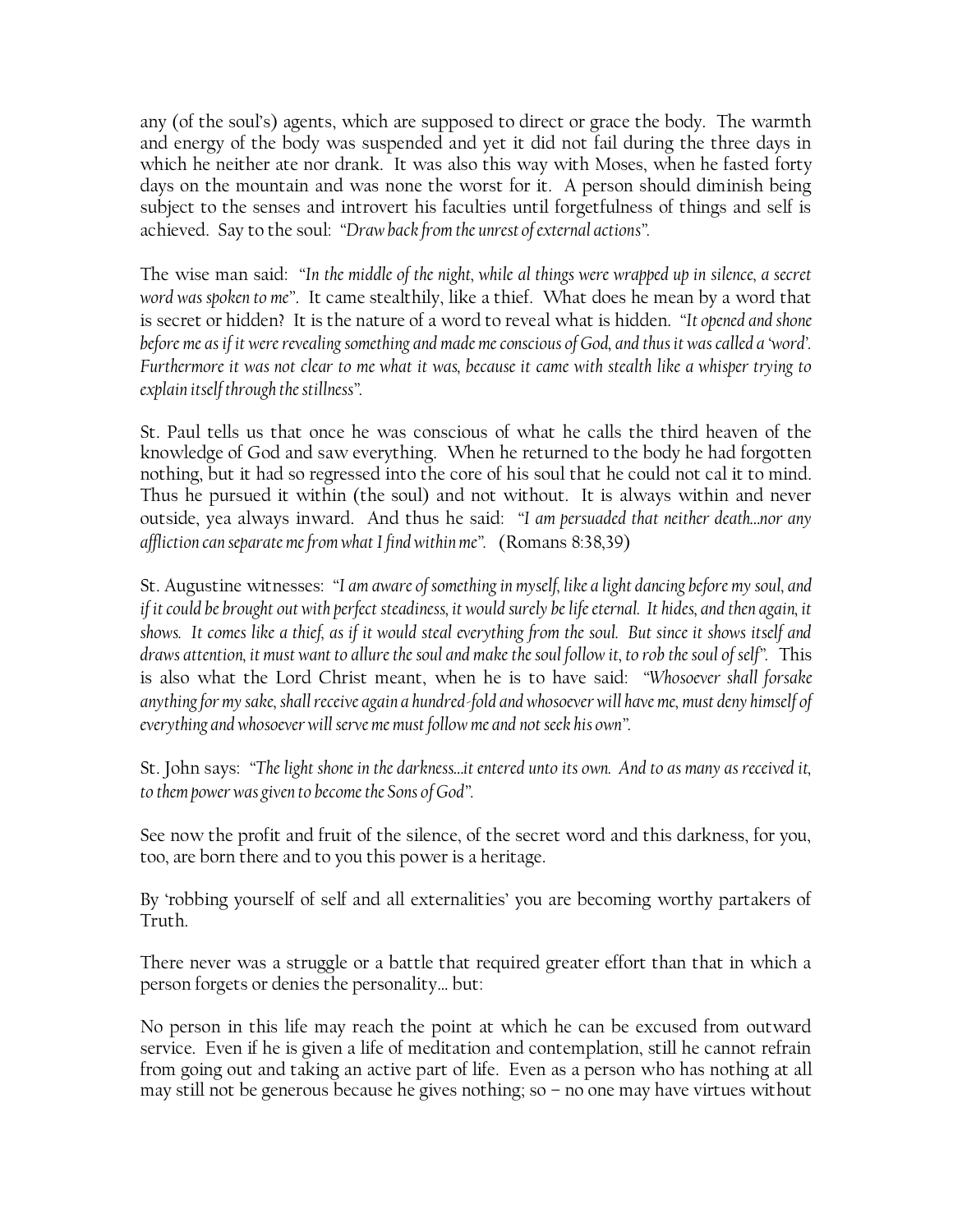using them, as time and occasion require. Thus, those who are given to the life of contemplation and avoid action, deceive themselves. The contemplative person should indeed avoid even the thought of deeds to be done during the period of his contemplation, but afterwards should get busy, for no one can or should engage in contemplation all the time, for the active life is to be bringing into practice the fruits of insight.

#### **AN EXERCISE:**

 $\overline{a}$ 

Our individual uniqueness, the nature of individual uniqueness, its nature, its origin in God and the presence of the individual uniqueness of all the Monads  $^1$  in a perfectly harmonised and integrated state in God, eternally emerging, getting involved in manifestation and then merging again in the Godhead, after going through the process of unfoldment, this whole process of manifestation may be seen to be an eternal cycle of the One becoming the Many and Many becoming the One.

The relation of the One and the Many may be represented symbolically thus:

#### (DIAGRAM)

Which shows at a glance many important aspects of this relationship. One interesting aspect is the co-existence of Oneness and Many in several stages.

In the first stage we see that a centre of consciousness represented by a point in a radius is in the realm of many and separateness. As it approaches the centre it also draws nearer to all the other units of consciousness represented by the radii and at the centre becomes one, not only with the centre but with all the other units of consciousness.

MAXIM: the Many gives place to Oneness at the centre.

The second stage of co-existence is seen in the simultaneous existence of Oneness and Many at the centre. In this stage we see Oneness and Many not merely as a culmination or end of many but as

AN OVER-ALL ONENESS WHICH ALSO INCLUDES THE MANY

If we look at this symbol as a whole it is one and includes both the centre and all the radii. In this it is not a question of the Oneness being an alternative to many but the Oneness and Many together constituting a deeper Oneness.

There is a third kind of Oneness that goes beyond even the second stage and this is the ultimate Oneness in which all the Monads with their different individual uniqueness

<sup>&</sup>lt;sup>1</sup> Monad (GR.): "alone". The divine spirit in man, the "Dweller in the innermost", which is said to evolve through the sub-human kingdoms of Nature into the human and thence to the stature of Christhood. The description of the destiny of man given by our Lord: "Be ye therefore perfect, even as your Father which is in heaven is perfect". (St. Matthew 5:48)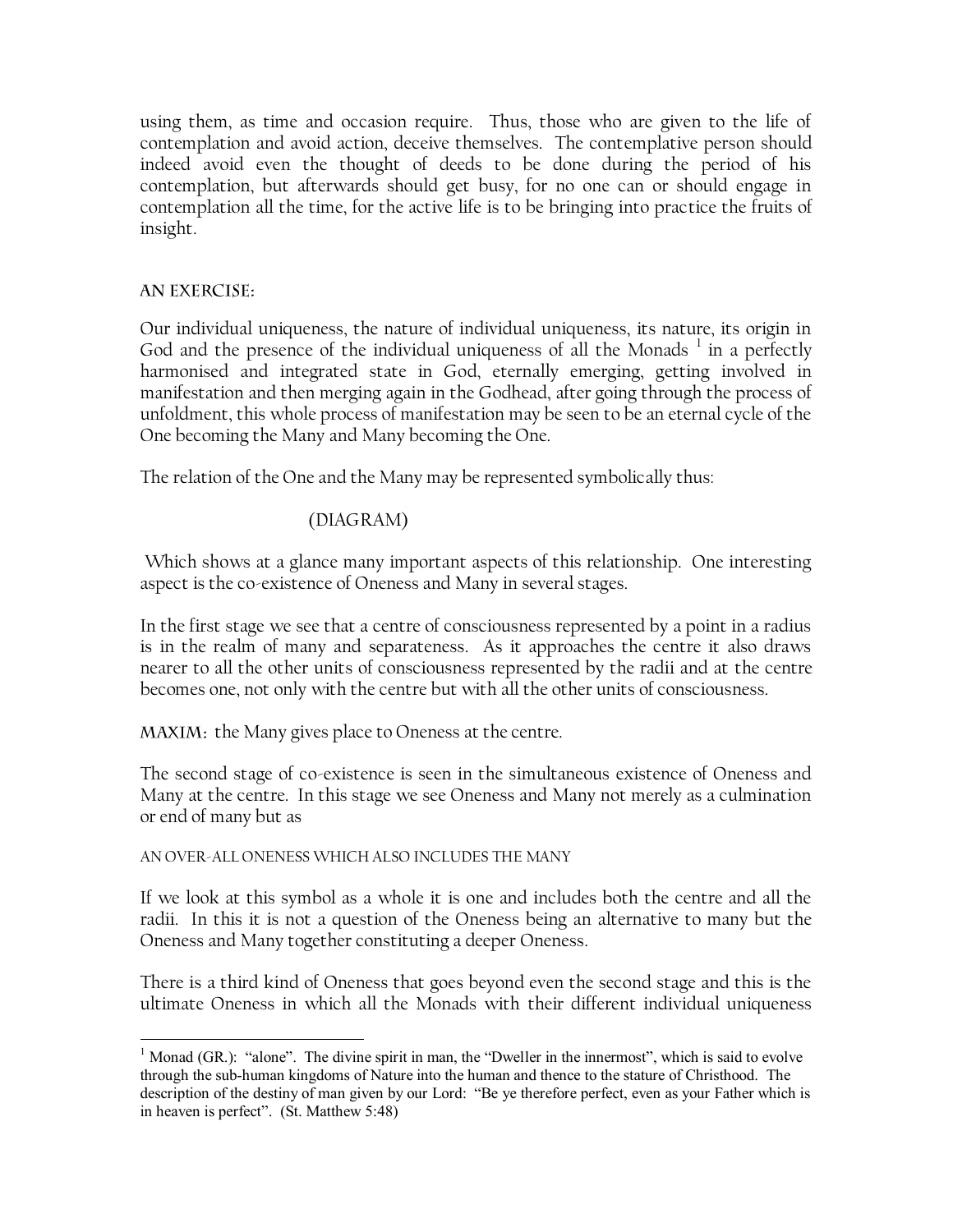become merged in an integrated state. In this state they do not exist as separate entities, just as the infinite number of individually unique vibrations with their specific or characteristic wave-lengths in the visible spectrum become merged in white light and do not exist in white light as separate entities.

You are invited to ponder and meditate upon these concepts.

The text of this paper is from MEISTER ECKHART, celebrated 14<sup>th</sup> Century mystic and priest, in a modern translation. Those students familiar with philosophies of the East will find the Meister Eckhart had found the source of the perennial and Ancient Wisdom within.

#### $\overline{4}$ .

#### SPIRIT, SOUL, BODY

*"A man"s heart deviseth his way, but the Lord directeth his steps".* Proverbs XVI: 9 (King James)

*"A man"s mind plans his way, but the Lord directs his steps".* Proverbs XVI: 9 (R.S.V.)

*"Man plans his journey by his own wit, but it is the Lord who guides his steps".* Proverbs XVI: 9 (N.E.B.)

Here we look at three translations of the same maxim, the core of which conveys to us the true relation that should exist between the three functioning centres within man, which the Christian calls spirit, soul and body. Soul is the region of the higher intellect, from whence comes understanding. Spirit, the innermost being, Infinite Mind differentiated into an individual life-centre, when not obstructed, guides soul, and of this guidance soul becomes increasingly conscious. Body, the external par of man"s being, the association of organs whereby soul gathers experience through contact with the physical universe, ought to obey soul, guided by spirit, and then all is well. That is the ideal relationship between the three functioning centres in individual Man. Spirit is the seat of our God-consciousness. Soul is the seat of our self-consciousness. Body, or rather personality, is the seat of our self – or sense-consciousness. In the spirit God dwells; in the soul Self dwells; in the body sense dwells. The at-one-ment is the realised equipoise of these functioning factors in the complex mechanism of individual Man. The body, with its senses, subject to the soul with its understanding Reason. The soul, attaining to Pure Reason, opens to the spirit, which is divine. And when we grasp this inter-relation, and give spirit the pre-eminence, we do not "sin". Disharmony, transgression, or, as most Christians call it, sin, when it is mental, is the assertion of self seeking its life and its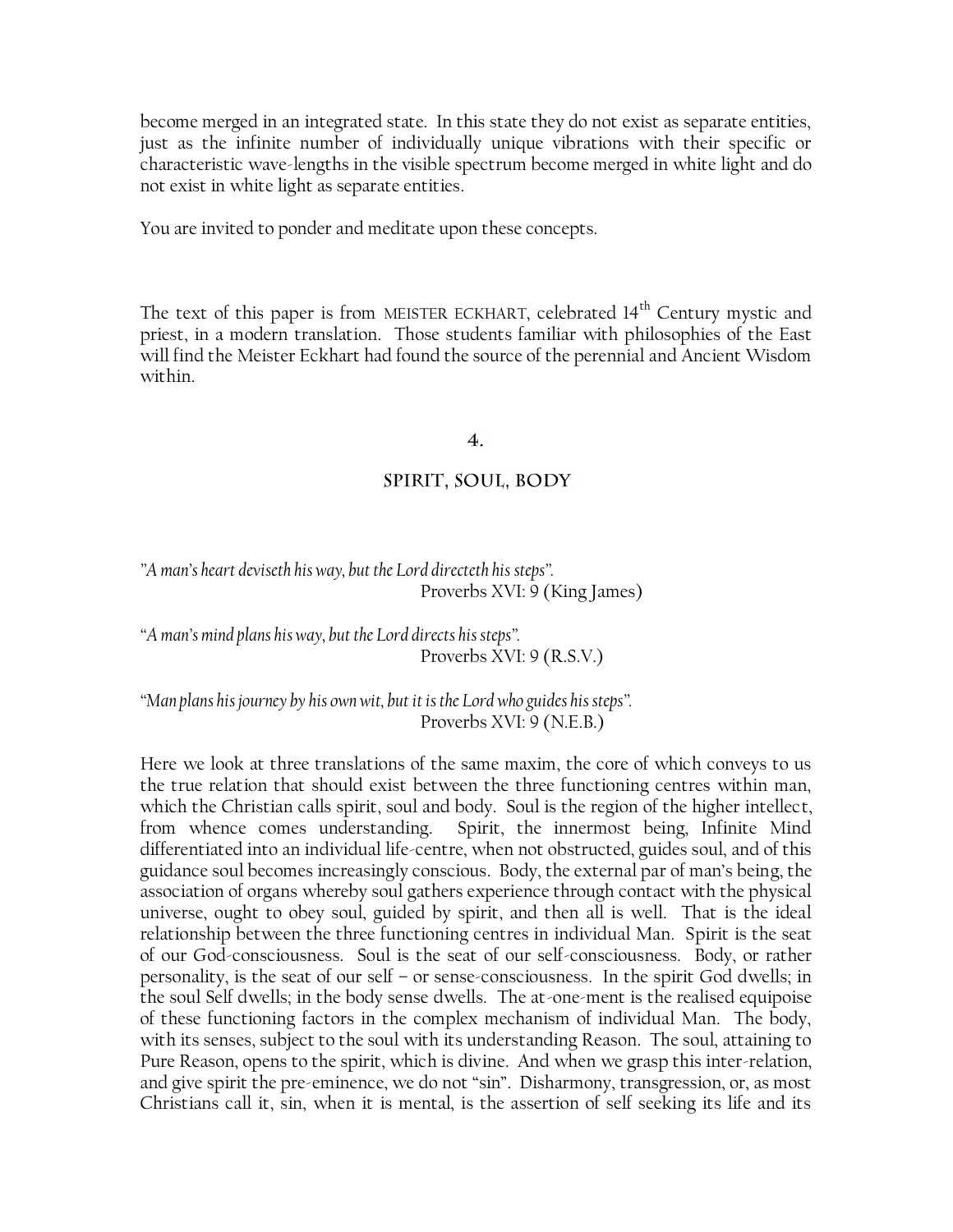happiness through the personality only. Sin, when it is bodily, is the assertion of animal appetite, seeing its life and its happiness through the emotional senses only. Harmony lies in the soul-self, of which the conscious mind is the functioning power, seeking its life and its happiness in obedience to spirit, thinking itself into conscious oneness with spirit, the inmost shrine of our complex nature. Then, as Soul will no longer be functioning from the plane of material conditions, Body obeys Soul, and thus, through our conscious mind "deviseth his way", Spirit "directeth his steps".

Man is spirit, which is "the kingdom of heaven within". Spirit is "the Father within you". The one everlasting impossibility to man is to sever himself from immanent spirit. A person may have so wrongly "devised its way" as to be derelict; the nightmare of life may have been so heavy that a person has not recognised that the keys of the Kingdom of Heaven within him are committed to him, or her. He or she may not yet have awakened to the truth that God"s intensity dwells within even the person; there may even be a plunge into animalism; one may pass out of this life still in a dreamlike state, but, though he knows it not, whatever his mind may devise, the Lord, Immanent Spirit, will still "direct his steps" to the ultimate issue. Into whatever educative school of life a human being may pass, Spirit goes with him or her. "*If I go down into Hades, Thou art there; if I take the wings of the morning and fly to the uttermost parts of the sea, even there shall Thy right hand lead me".* And where Spirit is, there, at last, every wandering derelict human being will "*arise and go to its Father".*

Your attention is directed to St. Paul"s Epistle to the Romans and to read Chapter 8, beginning with verse 12 through 17, if you can stop at that point. We are taught here about the glorious truth of the Immanence of God. Do not let concentration upon your oneness with the Infinite Spirit Immanent hinder your consciousness of Infinite Spirit Transcendent – that is, external to us. Our Lord Christ Jesus was intensely conscious of the Immanence of God; He called It "the Father in Him" but He also prayed definitely to the Father outside Him, or That which existed on the periphery of His consciousness as manifest on earth. St. Paul suggests that when we pray to God as undifferentiated Spirit, who is God without us, we should use the familiar affectionate title "Abba". The Lord Christ is only recorded to have used this title once, at the moment of His deepest agony, and it is in suffering, physical or mental, that you most want it. It is a declaration of your estimate of God, and therefore important, because the ability of Divine Love to help and sustain you is conditioned by your appreciation of Him and your mental attitude of receptivity towards Deity. So, in times when He seems most absent, it is well that we address Him by the tenderest name you personally know and do as our Lord Christ did, when he said: "Abba Father (Dad), if it is possible, let this cup pass from Me".

Now, turn to the Collect for the Eleventh Sunday after Trinity with its Intent of Discernment. "O god, whose never-failing providence ordereth all things both in heaven and earth". In other words, a person's mind may wrongly "devise his way" but "the Lord will direct his steps". Saturate your mind with that thought. Address the universal Spirit outside you and, as it were, individualise Him. Say "Abba, Father, whose never failing providence ordereth all things both in Heaven and on earth, though my personality may be "devising my way" wrongly and sometimes tortuously, - I will that Thou direct my steps into Thy purpose". In that attitude of mind you direct your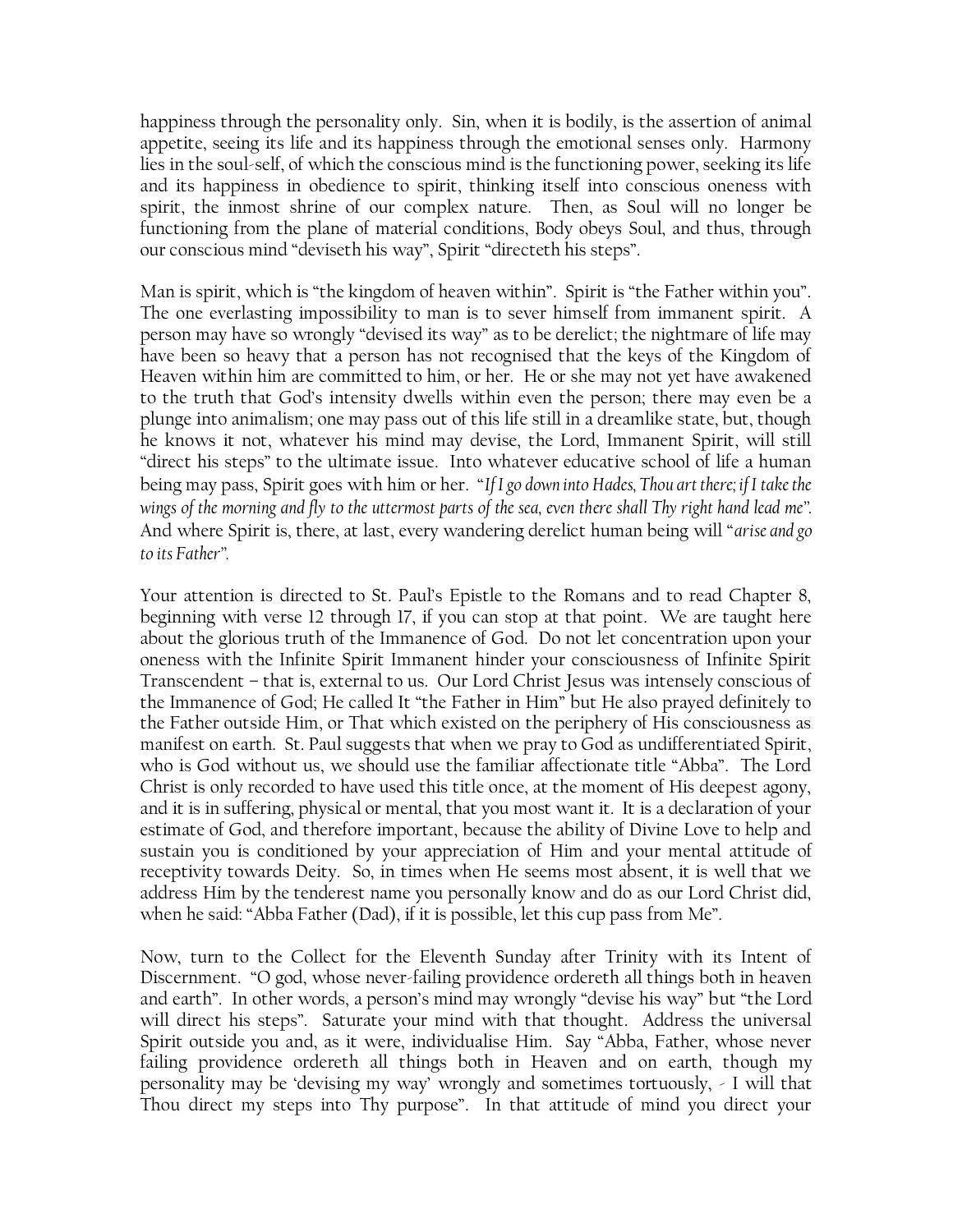personality to become a fit dwelling place, the temple you want it to be, which it will be if you persevered, no matter whatever happens to you betimes. This gives you a great freedom in worshipping, at all moments of your daily doings, the Infinite Spirit – emancipated from all traditional conceptions you may have outgrown.

Infinite Mind expresses Itself in individuals that It - we say He in Christianity - many manifest His own qualities and attributes. To that end we care created "in the Image of God", and having free will, have the power to "devise our way"…

First, Originating Spirit, GOD, wills to realise His highest qualities in humanity. Therefore, man must have liberty to withhold cooperation or he would be only a …computer. Programmed moral qualities would not be moral any more than your watch is moral. To receive and to distribute the nature of the Divine mind, not circuitry, but mental acquiescence is necessary. "The heavens declare the glory of God", yes, but they do it mechanically, as it were, not morally. The solar system is a perfect work of creation, but a planet cannot leave its appointed (programmed) orbit.

#### **MAN CAN.**

If man obeyed the immutable laws only as a planet revolves in its orbit, he would "declare the glory of God", but would not be…human; that is, he would not be the Centre in which Originating Mind could realise Itself. Then again, without being free to disobey, we could never become moral beings. The pressure of non-moral inclinations within our personality challenges our highest Self, and as we make each to our present ability, which is greater than our past ability, and will be less than tomorrow"s ability, as we make a correct choice between alternatives presented, we are lifted Godward. We must ultimately attain to know consciously the Life whence we came, for It has declared to us, "Ye shall be perfect". Of course, we must ourselves "open out the way". In that Obligation lies the function of our Will and our responsibility for using the Keys of our own Kingdom of Heaven within.

Read the seventh chapter of the Gospel according to St. Matthew. The thorn and the thistle, the grape and the fig are, in allegory, parts of our being, of that complex nature that makes us different from the immanence of God as "subconscious mind" – or "unaware" in the vegetable and the animal. Each human being is, as it were, the soil in which the personality produces thorn and thistle, and the soul and spirit produce grape and fig. The opposing functioning centres in the same person strive for dominance, sometimes even mastery, and from this very striving emerges the perfected life of the Child of God, and that where the possibility of what is called evil comes in. We can, at this time, grasp that God"s thought-forms, imaged forth from the womb of Infinite Mind, could never attain Self-consciousness unless associated with matter in some definite form. That association with matter involves body with its "thorn and thistle" tendencies, which tendencies are the training ground of the individual, and this training will be complete when you, as Spirit, through your-Self, as Soul, controls you, the personality and you can say with St. Paul, (I Cor. 9:27) "I keep under my body and bring it into subjection".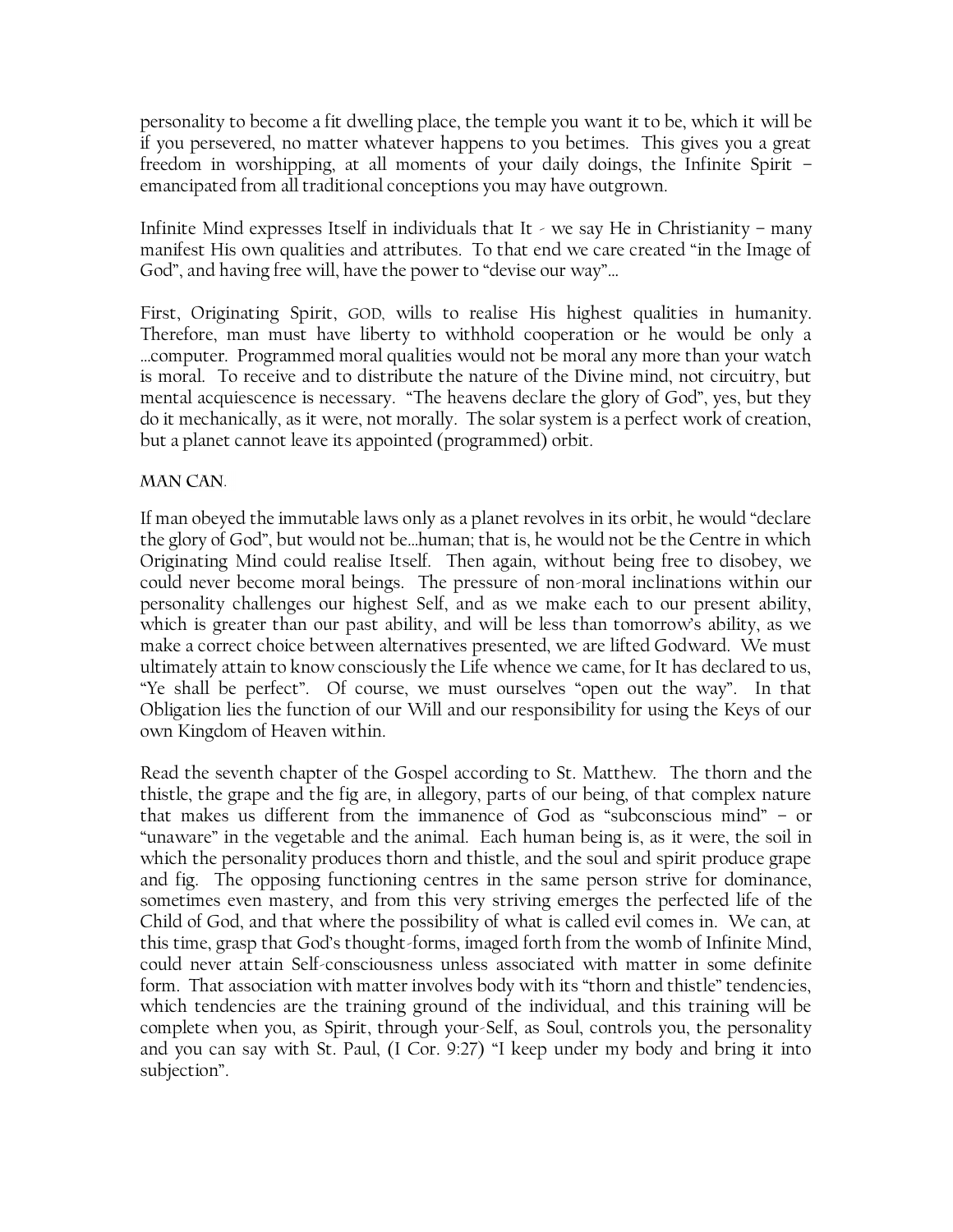As vehicles of spirit we have the capacity of living by a definite effort and purpose the higher life, the fruit-bearing life, and, as we live it, we weaken and starve the thorn and thistle-bearing life.

We are debtors – says the Apostles – we, who have received the keys of our own Kingdom of heaven within  $-$  "we are debtors not to live after the flesh"  $-$  Every purposeful encouragement of your Divine Nature Within, every clinging to principle in time of temptation, every triumph over bodily and emotional desires by forcing the mind away from the sense impressions into recollection of the Divinity Within, every quenching of anger by a kind and gentle word, ministers to the fruit-bearing life and withers the thorn and thistle.

1. Here is a text, from the TALKS OF INSTRUCTION OF Meister Eckhart, to ponder, to meditate upon, and to profess; to affirm and then to practice in daily life:

#### "THE USEFULNESS OF DENIAL, TO BE PRACTISED INWARDLY, AND OUTWARDLY

Know, that no one in this life ever gave up sp much that nothing more to let go could be found…Few people, knowing what this means, can stand it long, and yet it is an honest requital, a just exchange. To the extent that you eliminate self from your activities, God comes into them – no more and no less.

Begin with that and let it cost you your uttermost. In this way, and no other, is true peace to be found.

People ought not to consider so much what they are to do as what they are; let them be good and their ways and deeds will shine brightly. If you are just, your actions will be just too. Do not think that saintliness comes from occupation; it depends rather on what one is. The kind of work we do does not make us holy but we can make it holy. However "sacred" a calling may be, as it is a calling, it has no power to sanctify; but rather as we are and have the divine being within, we bless each task we do, be it eating, or sleeping, or watching, or any other. Whatever they do, who have not much of God"s nature, they work in vain.

Take care that your emphasis is laid on being good and not on the number of things to be done. Emphasise rather the fundamentals on which your work depends".  $2$ 

 $\overline{a}$ 

<sup>&</sup>lt;sup>2</sup> Confucius said 'WU PEN' – "attend to the fundamentals" – cf Analects.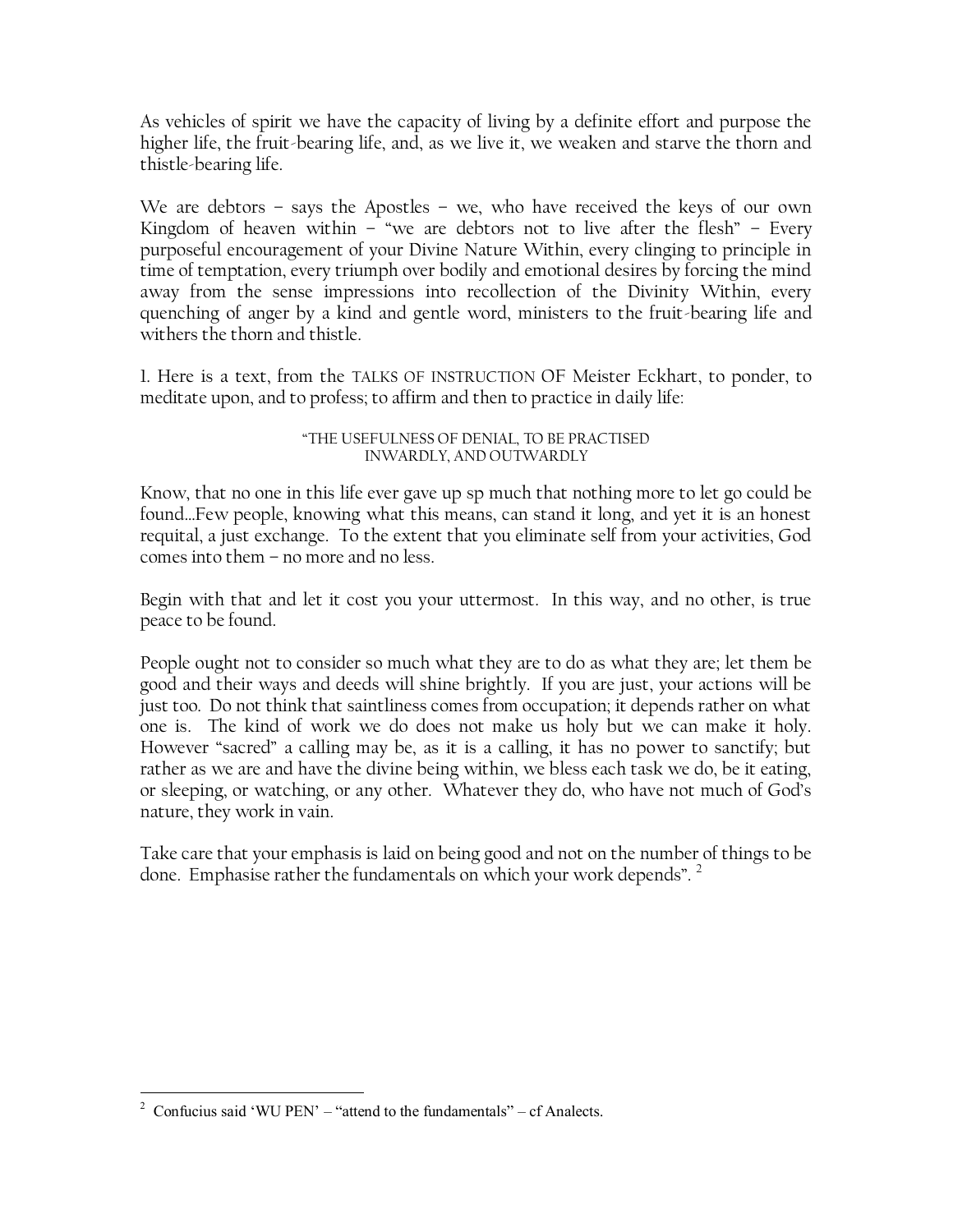#### "OF HIS OWN WILL BEGAT HE US WITH THE WORD OF TRUTH, THAT WE SHOULD BE A KIND OF FIRST FRUITS OF HIS CREATURES" St. James I: 18

This verse precedes the reading of the Epistle governing the Intent of Precept and Practice for the twenty-third Sunday after Trinity. These words illuminate conspicuously the teaching that we were "thought-forms" in the Womb of Infinite Mind before we were "body forms" in this terrestrial school, and they affirm to us the closeness of our intimacy with the Infinite Mind and the obviousness of our life"s duty. Please ponder upon the next sentence for a while.

The Power of Infinite Mind to realise me, and express through me, and externalise Love in the circumstances of my life, is conditioned by my appreciation of what Infinite Mind is in Itself. Therefore, the more familiar, the more reverently tender my estimate of Originating Spirit becomes, the more will It be able to manifest in my life.

St. James, in the words quoted, is suggesting to us a conception of Infinite Creative Mind so exalted and yet so personal, that, if by a raising of awareness, or consciousness, it can be grasped, there results the highest possible estimate of the ALL-conscious Life-Principle whence we came. "Of his Own Will begat He us with the Word" or, as the Greek reads "He willed us forth with the Word". In the Greek there is, of course, no personal pronoun before a Greek word that is only used for the description of the birth of a child from its mother – scholars will confirm, it has n other meaning. And, knowing this, imagine the infinite motherly tenderness of the metaphor. Can it be used by accident? Was it translated in ignorance? Does it not suggest the words "Can a woman forget her child that she should not have compassion upon the fruit of her womb?" Can then infinite Mind forget the individual life-centre that has come forth from its creative thought womb? You may say this is emotion, that this is sentiment. Quite so: that is exactly what is needed: Our relations to our Originator are often too formal, too cold, and too "mental".

According to our expanded understanding we can now say that Father-Mother or, if more compatible with your view, the Mother-Soul "brought us forth" – "bore us", bodyformed us, that be separation we might come to know our Parentage as we could never have known it if we had remained in the womb of Creative Mind, just as between human child and mother there can be no conscious cognising intercourse till they are separated.

This metaphor of St. James reaches into the deep things of God. It proves that the irrevocability of Divine Immanence in man is not the product of human speculation. As the child in the womb received the nature of the mother, and is born into the world bearing that nature, part of the mother, a repetition of the mother, so have we come into this world with a divine nature within us, which is our real self, our eternal humanity. It is true FOR us, when it is not yet true TO us, that we are the offspring of GOD, the infinite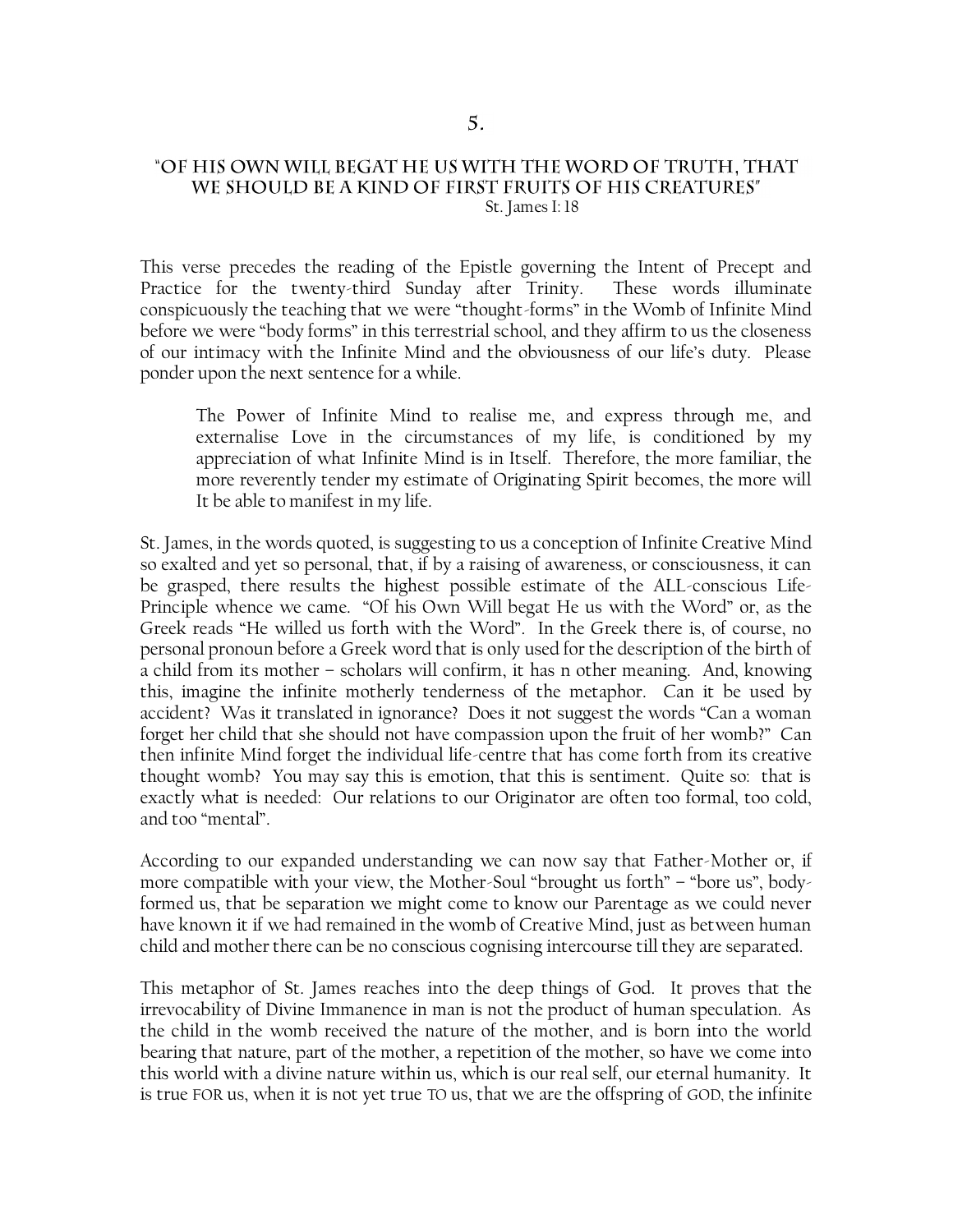Parent-Spirit, by a process more intimate than everything implied by the word "creation".

The nature and perfection of God, as Omnipotent Love and Wisdom, are germinal within us, and are gradually advancing mankind, by the law of evolution, which is irresistible, to a more and more perfect condition. And so, the problem of evil, while it remains as a motive for action, loses its power to perplex those who decide to persevere.

As an Infinite Motherliness is the sole producing agent of all that is manifest, and as all that is manifest must have been in the thought-womb of Infinite Motherliness before coming into Existence, the whole mystery of the dark side of life must be within the purpose of the eternal order, and there can be no independent rival to the Author, or Architect, of the Universe. Again, this view of Creative Motherliness should help us in realising the oneness of humanity the priceless dignity of every individual as drawn directly from God.

We should recognise our present double consciousness – that two distinct planes of thought of initiative compose our life – the one is the natural or animal person, the product of evolution through the operation of the Cosmic Mind; the other is the spiritual person, with an essential inner nature, equipped with all the potentialities and the qualities of the Infinite Father-Mother. In the recognition of this duality lies the strength to persevere; in the reconciliation of these two levels of consciousness lies the purpose of life; and in the transcendence of the lower into the higher lies the victory!

Upon what does victory depend? It depends upon our use of our will-power in training our mental faculty to rise above the mere sense-impressions of our lower consciousness IN OUR DAILY DOINGS, and intensify upon the eternal fact of our oneness with the Infinite Life from which we have come forth as a child comes from its mother"s womb.

And, says St. James in verse 21: "Wherefore…receive with meekness the ENGRAFTED Word…" The Greek is more explicit; it says LOGOS EMPHUTOS "the "inborn Word", which is the hereditary divine nature. "With meekness" – that is, with receptivity. Mentally practice Self-Realisation, become conscious that the Logos, which is the mystic you – "INBORN". Be receptive to its promptings, acknowledge it, recognise it, realise it, appeal to it; put away what St. James calls "superfluity of naughtiness", an expression you can measure with your very own ruler. Strengthen it by replacing undesirable thought with aspirational thoughts, by your secret communion with it, and it will rapidly evolve, and as it grows, it will externalise in the conditions of your life, it will become more and more a power in the affair of your daily duties, it will bring you into right relations with your fellow-men, and make you kind to others. As it awakens the nature of the Infinite Manifestation within you, it will teach you what is God"s plan for humanity – namely that God"s true son is not perfect man, but the whole multitudinous race of man and women, of which race God is the Father, the Mother, the Soul, the Glory and the Eternity.

This inborn Word – Logos Emphutos – this hereditary witness of the close and tender relationship between our selves and Creative Motherliness, this "urge" of the Creative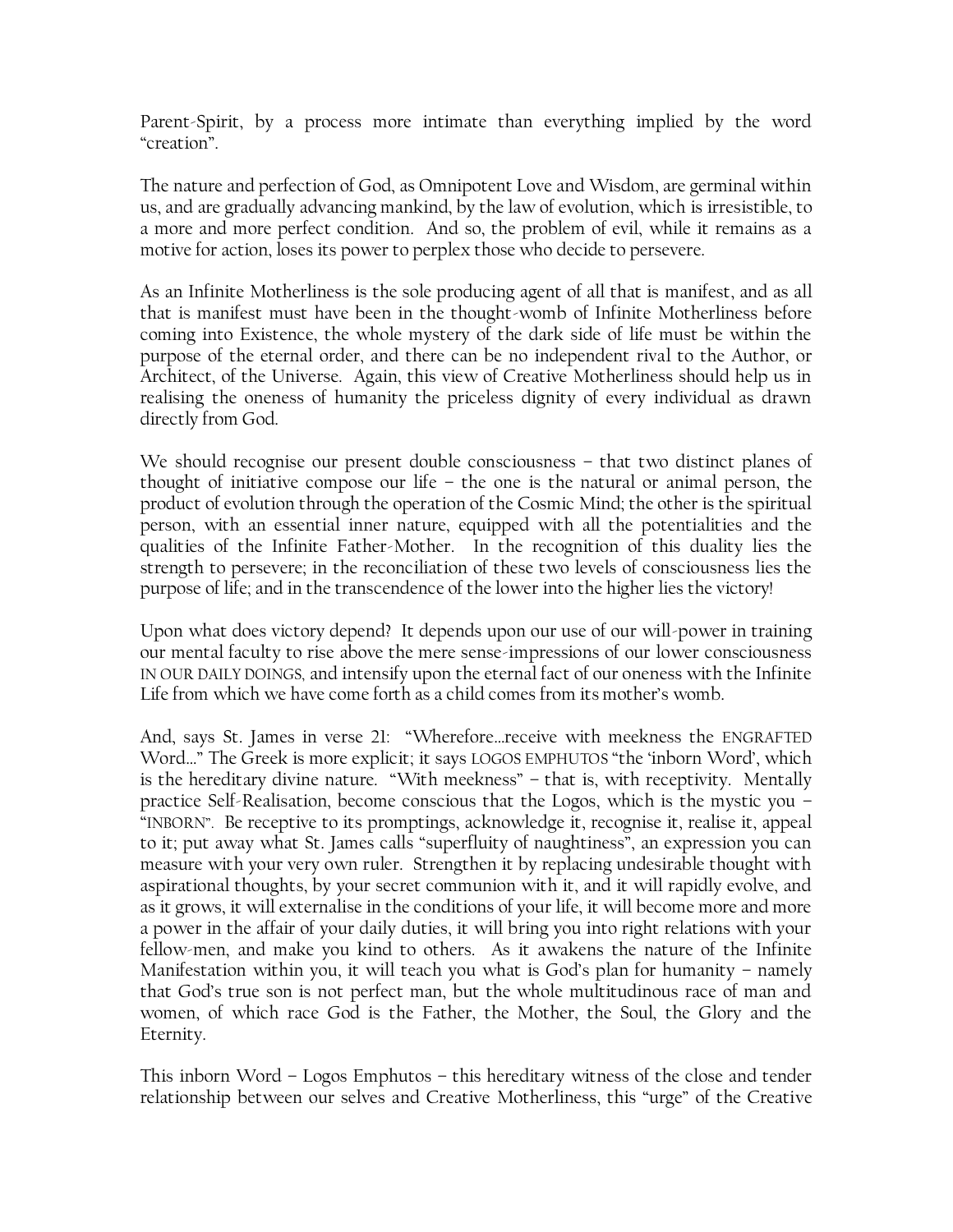Fire, is a universal principle. It is not easy to define it; but what EXISTENCE is to being, what the spoken word is to THOUGHT, what the LIGHTNING-FLASH is to electricity, that the LOGOS is to the creative MOTHER-SOUL: Its expression, its activity, its self-utterance. The LOGOS is that quality of originating Mind that forms, upholds, and sustains all that is. "Without the LOGOS was not anything made that was made". "By the LOGOS says St. Paul, "the heavens were made". The LOGOS is the one life in all, the cosmic mind in all – in the mineral, the crystal, the lower order of animal life, and, above all, in its highest function, it is the dominating power in the soul of Man, and in angels and archangels and all denizens of the spheres of Light and Life.

It has always been so. The early Aryans knew it; we find it in the wisdom of all Religions; but generations of wrong thinking darkened human minds to their divine origin as possessors of the LOGOS EMPHUTOS.

If the Lord Jesus Christ alone were the Incarnate Son, He would profit us little. He could in no sense be our Elder Brother or our model. Incarnation is a universal Principle, of which Principle the Lord Jesus Christ is the absolute perfection. He did not stay long in the limitations of the flesh, but long enough to manifest the splendid divine potentiality of a human being in whom the Logos rules. The human beings that he came to illuminate killed his body. Plato, long ago, prophesied that if a perfect man appeared, the world would crucify Him… And the Gospel records His farewell. He says: "It is expedient for you that I go away".

The Christian revelation is a complete and intelligible philosophy; it secures our position. Infinite Mind, brooding Creative Motherliness, has expressed itself by manifesting its thoughts in the phenomena of the universe, and in forming itself in its completeness in human beings. Man"s consciousness, when fully aware AND STILL, will mirror all that is, as the dewdrop mirrors the Sun. If there were such a perfect One among us, He would be able to say "I and the Father (Infinite Mind) are one; he that hath seen Me hath seen the Father (Infinite Mind)".

So, in our Lord, God is no longer a vague abstraction, because you can interpret the Universal mind, GOD, through what is manifest in Him. But more, in our Lord you can also understand yourself. God sent the Christ to be a complete full-orbed specimen of what you are potentially yourself. The principles that He embodies, the LOGOS EMPHUTOS that "became flesh" in Him, are not peculiar to Him, but universal, so that we can claim identity with Him. St. John says: "As He is, so are we in this world". St. Paul also says: "Christ – that is the LOGOS EMPHUTOS - is in you the hope of glory"; and He Himself said: "I am in the Father, and ye in Me, and I in you".

That is why He said: "It is expedient for you that I go away". He came to teach that the "inborn Word" is universal; it is God repeating itself in all Souls; and if this Truth were to be realised and appreciated, it was expedient that the visible personality in which it was manifest should be removed, in order that Man might mentally universalise the manifestation and learn that this spirit of Sonship, this Divine nature, this Expression of the Creative Being, belongs to all humanity, as the hope, nay, the reason of their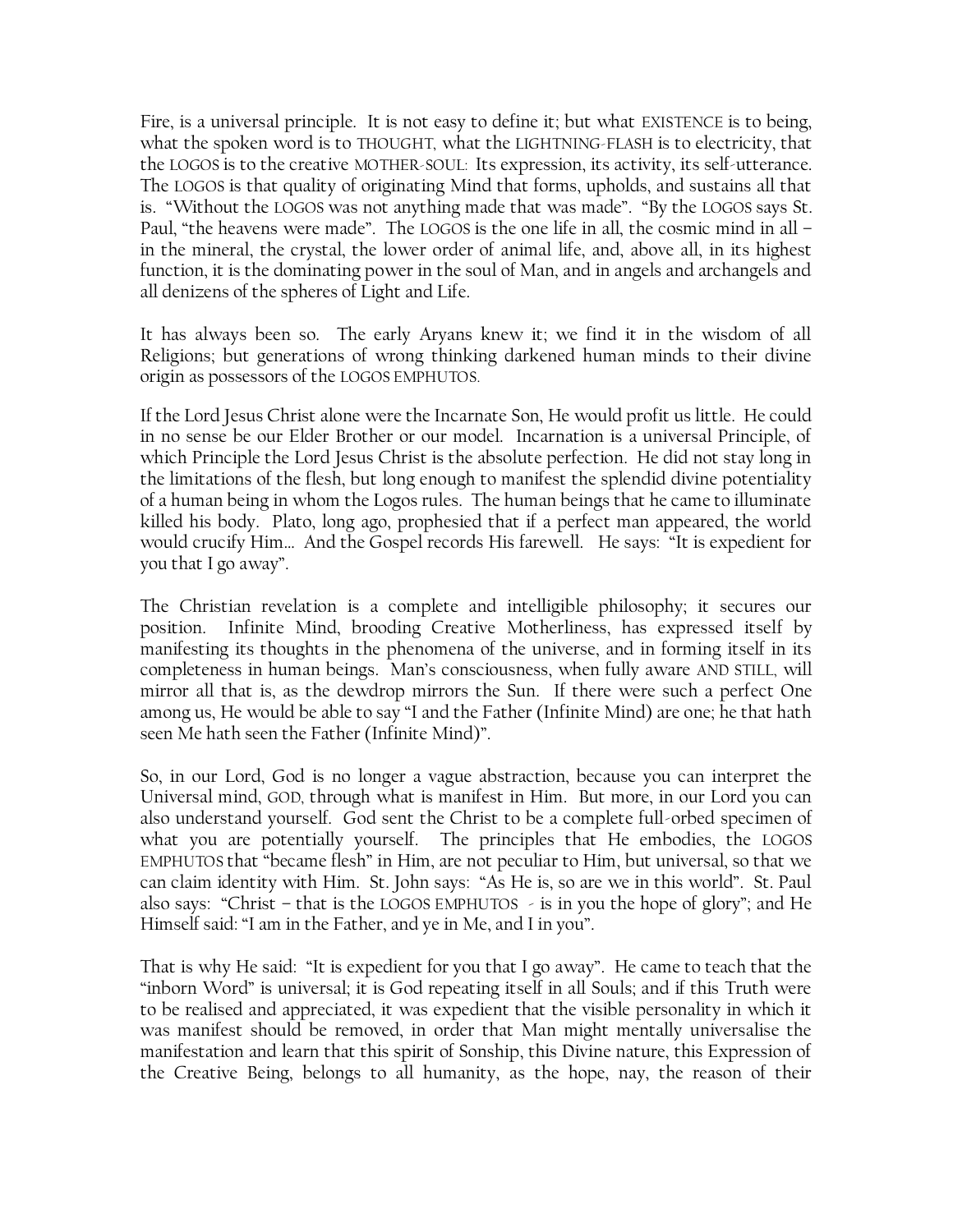existence, the leaven of their humanity, the assurance of their perfection and the ideal of their life.

He did not really leave us. He said that if he did no go the Comforter could not come. He is the comforter. He identified Himself completely with the coming of the Holy Ghost; He speaks of Pentecost as His second coming; He says, "I will not leave you comfortless" – "I will come unto you"; and St. Paul, in 2 Cor. III: 17, in emphatic terms, declares: "Now the Lord" – meaning the Lord Jesus Christ – "is that Spirit".

Our Lord also said, "When He is come He will convict the world of sin". What do you know about this? He said that, when Divine Sonship, the inborn Word, begins to stir in a personality, to make itself felt, there is a new principle on that person that cannot tolerate the lower nature, but torments it. Until the LOGOS EMPHUTOS is awakened there is no real awareness of sin. Philo taught that where the Word had not stirred in a person there was no moral responsibility; but "when He has cone" – how you remember your past transgressions! And if from deeply ingrained habitual accumulations of many lifetimes you are sometimes now selfish, irritable, unkind, impure, the reaction comes quickly in the sometimes-painful sense of disturbed harmony, and you may be miserable until restored. This is the LOGOS EMPHUTOS, "the Christ in you" – call it the Holy Ghost if you like, convicting you, as the Bible says, of "sin".

This very intimate relationship to the Deity unfolds the limitless capacities of our being. The Kingdom of heaven (which is a state of consciousness) is at hand if we will claim it. Remember, the moral issues of life, with which this course deals in effect, are mental. It is a fundamental law of conscious life that by our own effort (and no one else"s) and, in the beginning only through mastering your mental processes, you can have communion with the Infinite Life to the degree of your efforts and purity of your motives. Your mind can focus the Divine presence and we may speak in our heart to the world"s Creator as intimately as a child would prattle to its mother. If that be so, then consider what ought your moral life to be? NOT obedience to a conventional category of social maxims, but an expression of That which is within you, and a daily prayer could be, "May my conscious mind perceive that thy Life, thy thoughts, Thy spirit are within me, and Thou art seeking to realise Thyself and manifest Thy love through me".

Again, inasmuch as the whole must include its parts, and as we can mentally focus attention on the whole, we can most assuredly be perceived by any Great One to whom we may choose to direct our aspiration; not by drawing Them down into these denser elements in which they are not readily manifest, but lifting ourselves as best as we may to the level of Their abode, for when we are realising GOD we are summoning Them. That is a communion that breaks down the barrier that is only ours to remove and enables us to say: "With angels and archangels, and with all the company of heaven, we laud and magnify thy glorious Name; evermore praising thee, and saying, Holy, holy, holy, Lord God of Hosts, Heaven and earth are full of Thy glory; glory be to thee, O Lord most high and blessed is he that comes in the Name of the Lord".